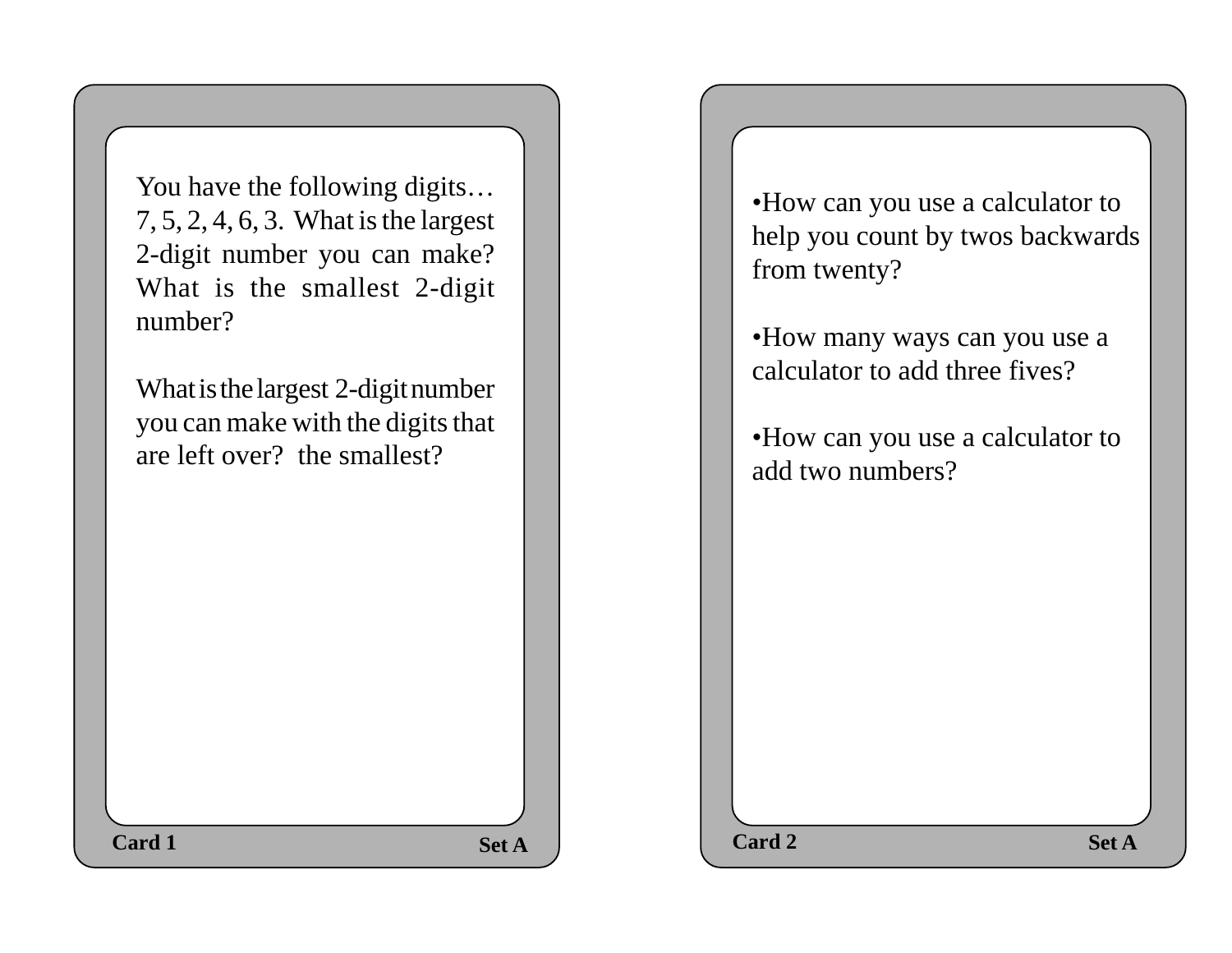Mary likes to dress up her dogs. One wears a hat, one wears a coat, and one wears a scarf. Their names are Spot, Tag, and Barney. Tag loves to wear a scarf. Spot won't wear the coat. Match each dog with what it wears. Explain your thinking.

I have 6 coins worth  $51¢$ . What coins do you think I have? Is there more than one answer?

**Set A**  $\qquad$  **Card 4** Set A **Card 3 Card 4 Card 4 Card 4 Card 4**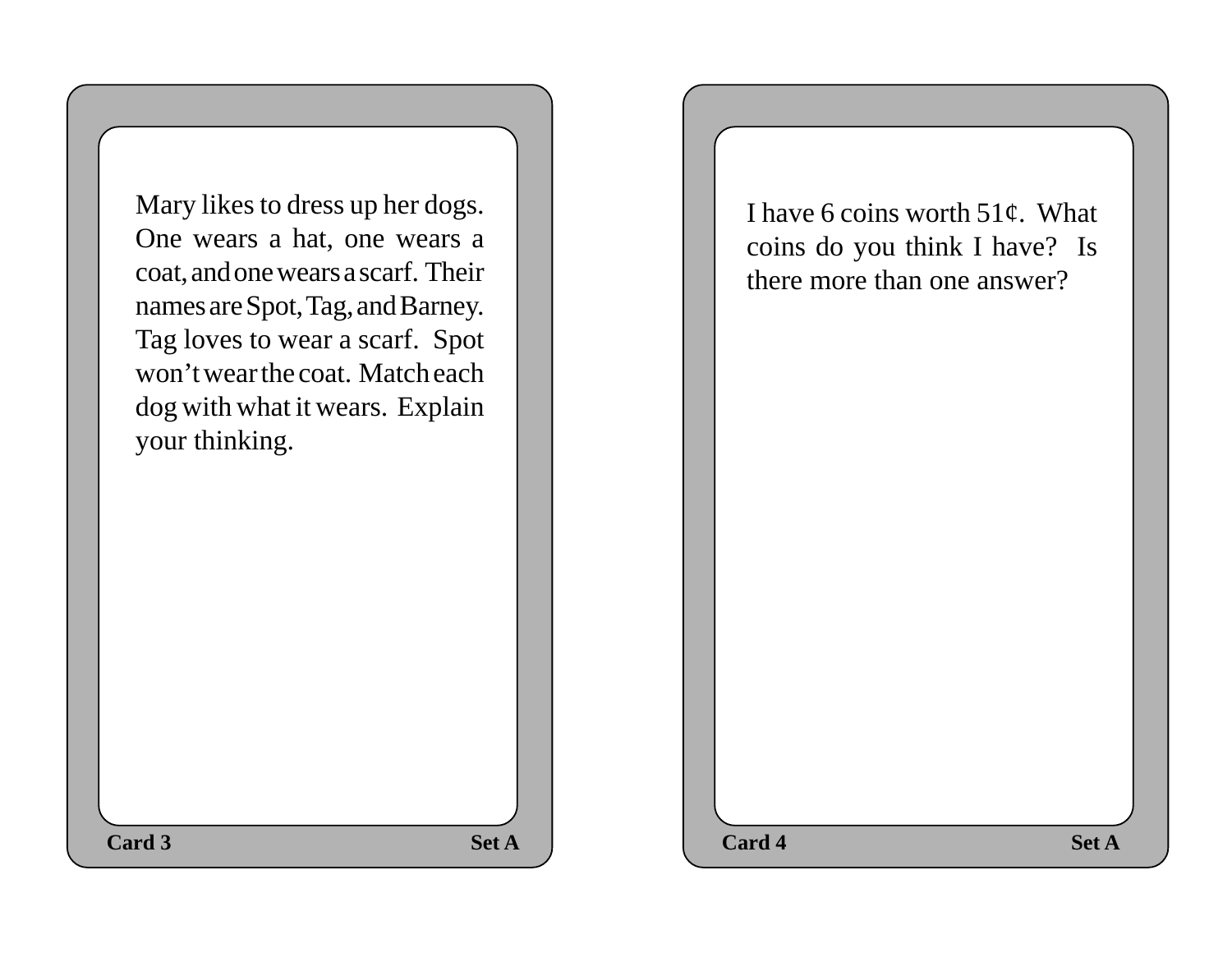| Five children are playing on the<br>playground. The teacher called<br>the children in for a snack. She<br>had 20 cookies. How many<br>cookies did each child get? |              | Which is heavier<br>• 15 large nails or 12 Unifix<br>cubes?<br>• 5 large sea shells or 16 small<br>seashells?<br>• 15 large beans or 5 old keys?<br>• 8 Unifix cubes or 8 acorns?<br>Find what will balance<br>• One milk carton (filled with<br>water)<br>• a half cup of beans<br>$\bullet$ 10 keys<br>• a dozen nuts | <b>Set A</b> |
|-------------------------------------------------------------------------------------------------------------------------------------------------------------------|--------------|-------------------------------------------------------------------------------------------------------------------------------------------------------------------------------------------------------------------------------------------------------------------------------------------------------------------------|--------------|
| Card 5                                                                                                                                                            | <b>Set A</b> | Card 6                                                                                                                                                                                                                                                                                                                  |              |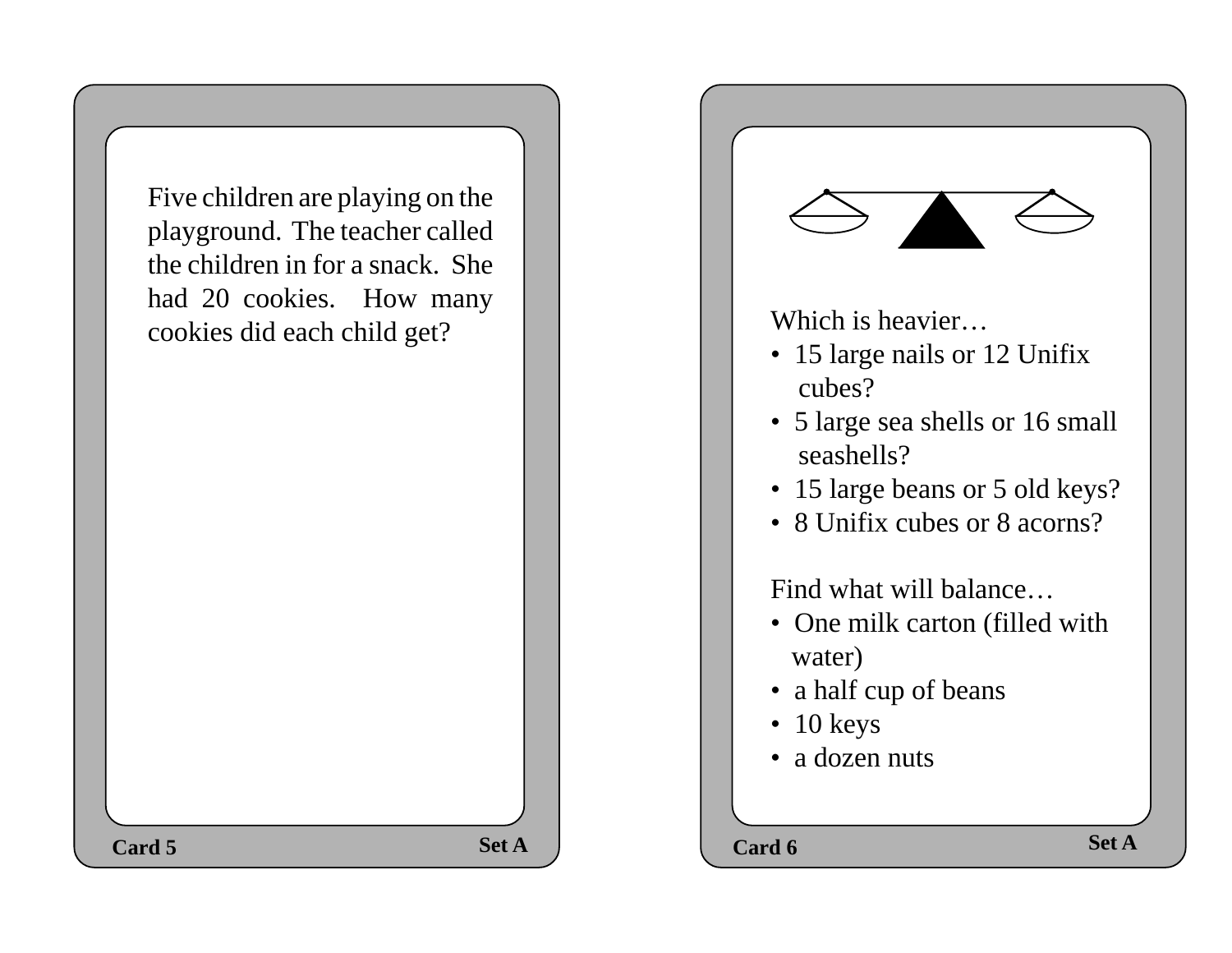Mr. Brown has opened a shoe store. The graph shows the kinds of shoes he sold the first month. It is time to order shoes for the store. What should he order the most of? the least?



Beauty is trying to tell the Beast about apples. He knows only about oranges. What would you tell the Beast about ways an orange is like an apple and how they are different. He knows about grapes, but not bananas. Compare grapes and bananas for the Beast.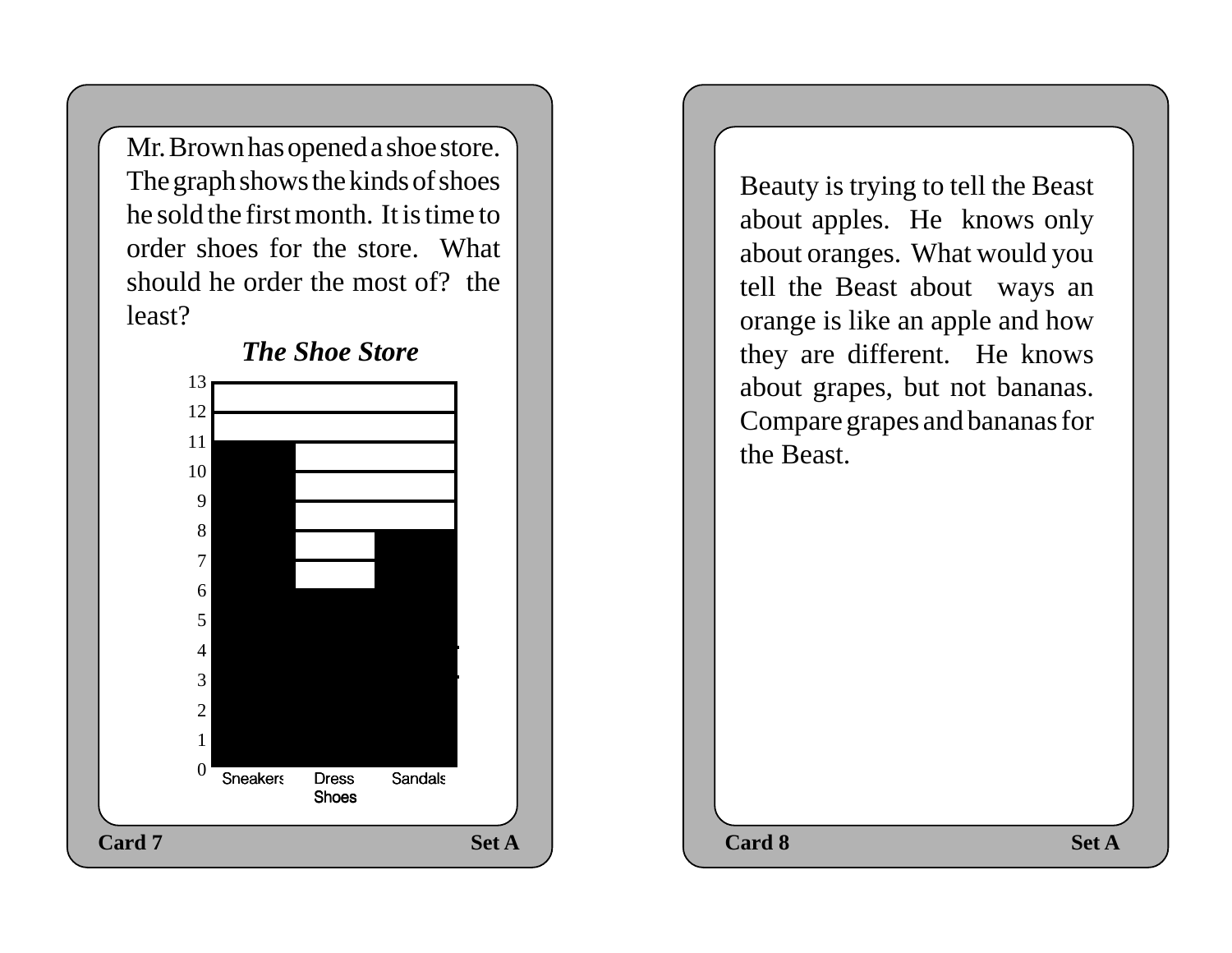Faye has 2 nickels and 15 pennies. Her brother has lots of nickels and dimes. Faye trades equal value for different coins. What could she have traded? She trades once more with her mother. What do you think she has now?

This morning you got out your socks and sneakers. You had a pair of blue sneakers and a pair of black sneakers. You had a pair of red socks and a pair of green socks. What different ways could you have worn them?

**Set A Set A Card 10 Set A Card 9 Card 10 Card 10 Card 10**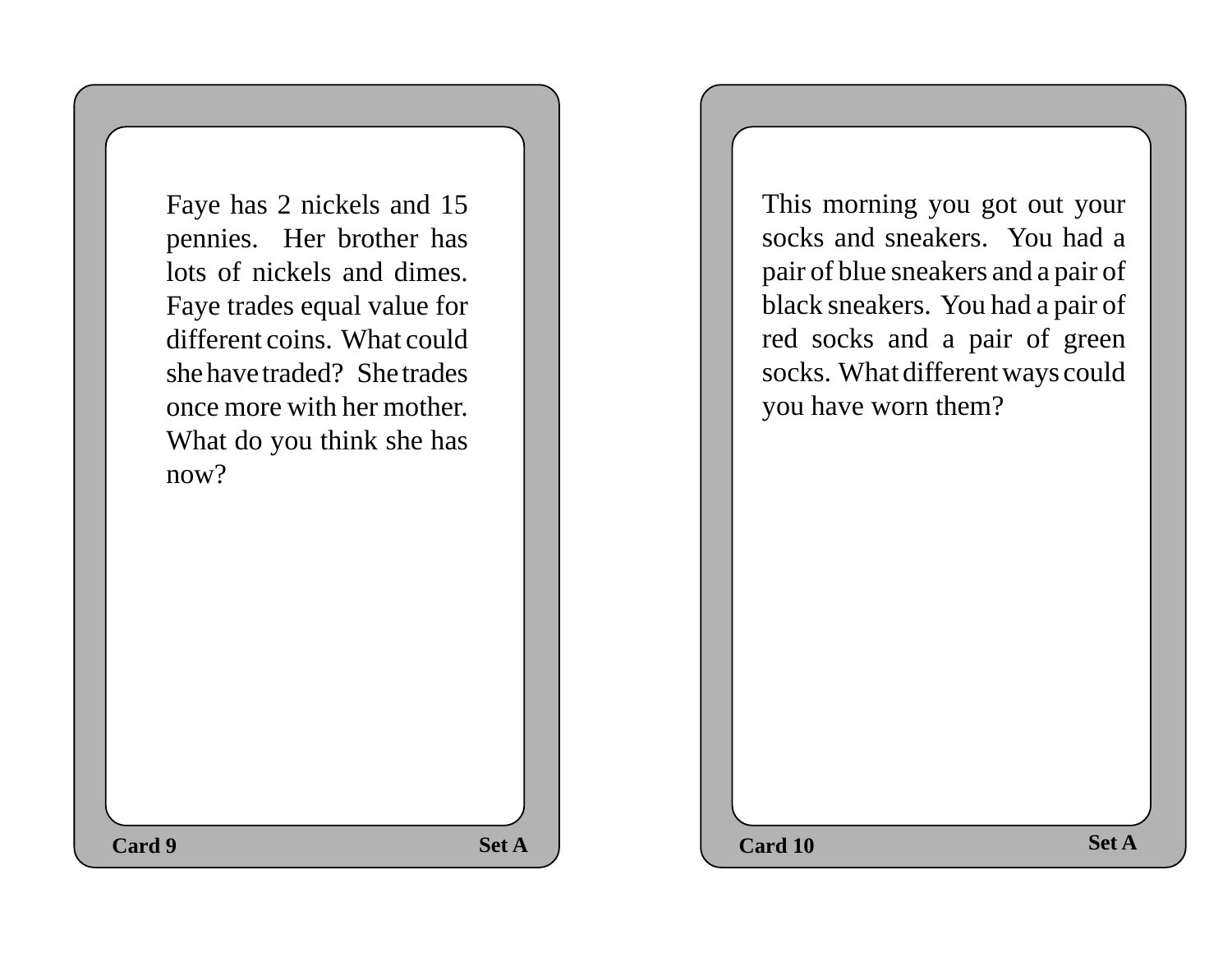| Our class is working on a<br>program to present to the<br>school. Half the children will<br>stand, half will sit. How can<br>we arrange the children?<br><b>Card 11</b> | <b>Set A</b> | <b>Bill</b><br>14 <sub>1</sub><br>He s<br>legs<br>The<br>elep<br>Hoy<br>ansy<br>Card 12 |
|-------------------------------------------------------------------------------------------------------------------------------------------------------------------------|--------------|-----------------------------------------------------------------------------------------|
|                                                                                                                                                                         |              |                                                                                         |

Bill is at the zoo. He sees 14 legs. How many storks? He sees 4 giraffes. How many legs?

Then he sees 8 legs, how many elephants? If he sees 6 zebras, How many legs? Explain your answers.

**Card 12** Set A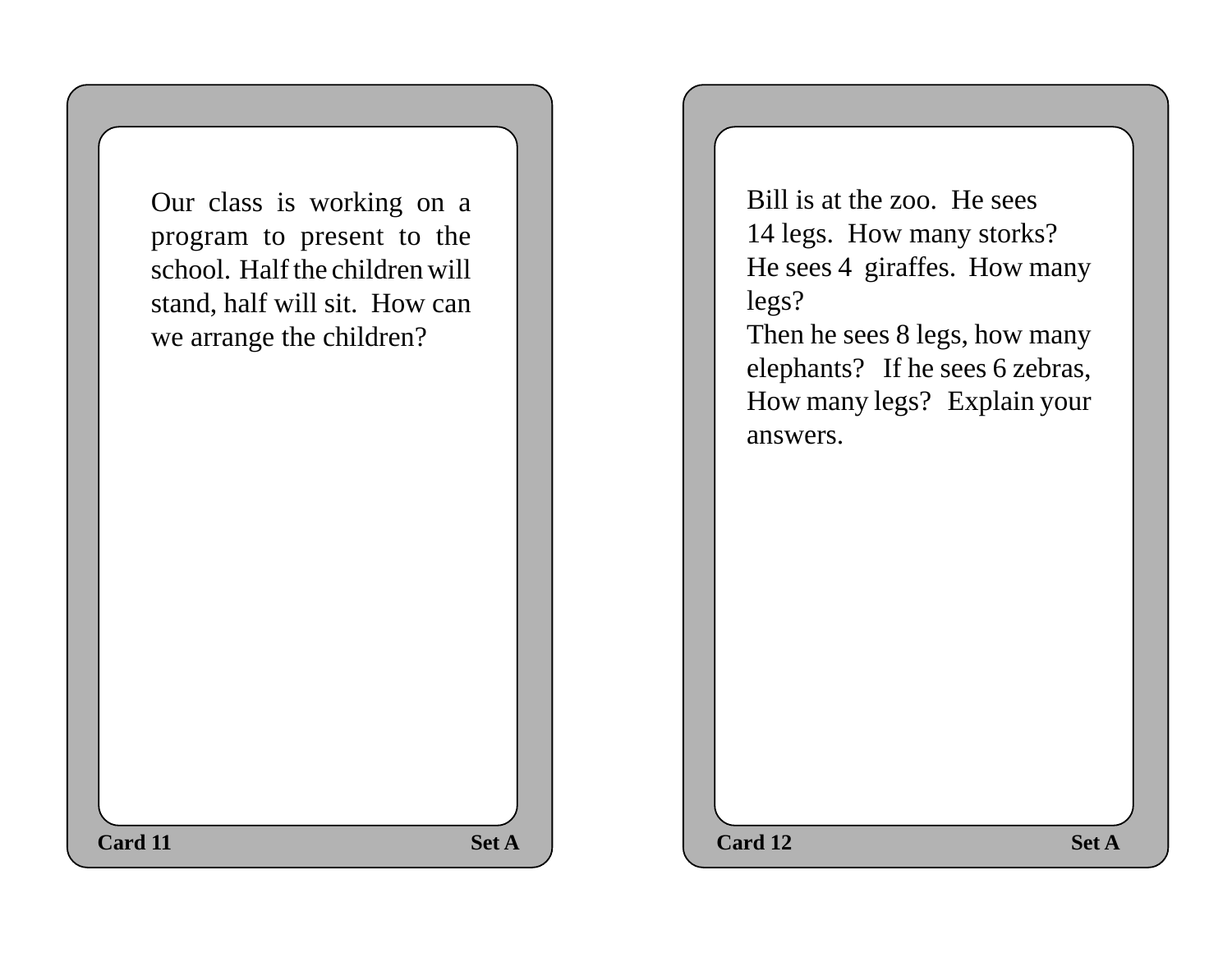### What is the question?

- 1. The answer is 2. What is the question?
- 2. The answer is 5. What is the question?
- 3. The answer is 10. What is the question?

Kevin has earned 10 stickers for reading books. He can trade the stickers for items in the class store.

1 sticker - bookmark 2 stickers - eraser 3 stickers - pencil 4 stickers - notepad

What can Kevin get with his 10 stickers?

**Set A Set A Set A Set A Set A Set A Card 13 Card 14 Card 14 Card 14**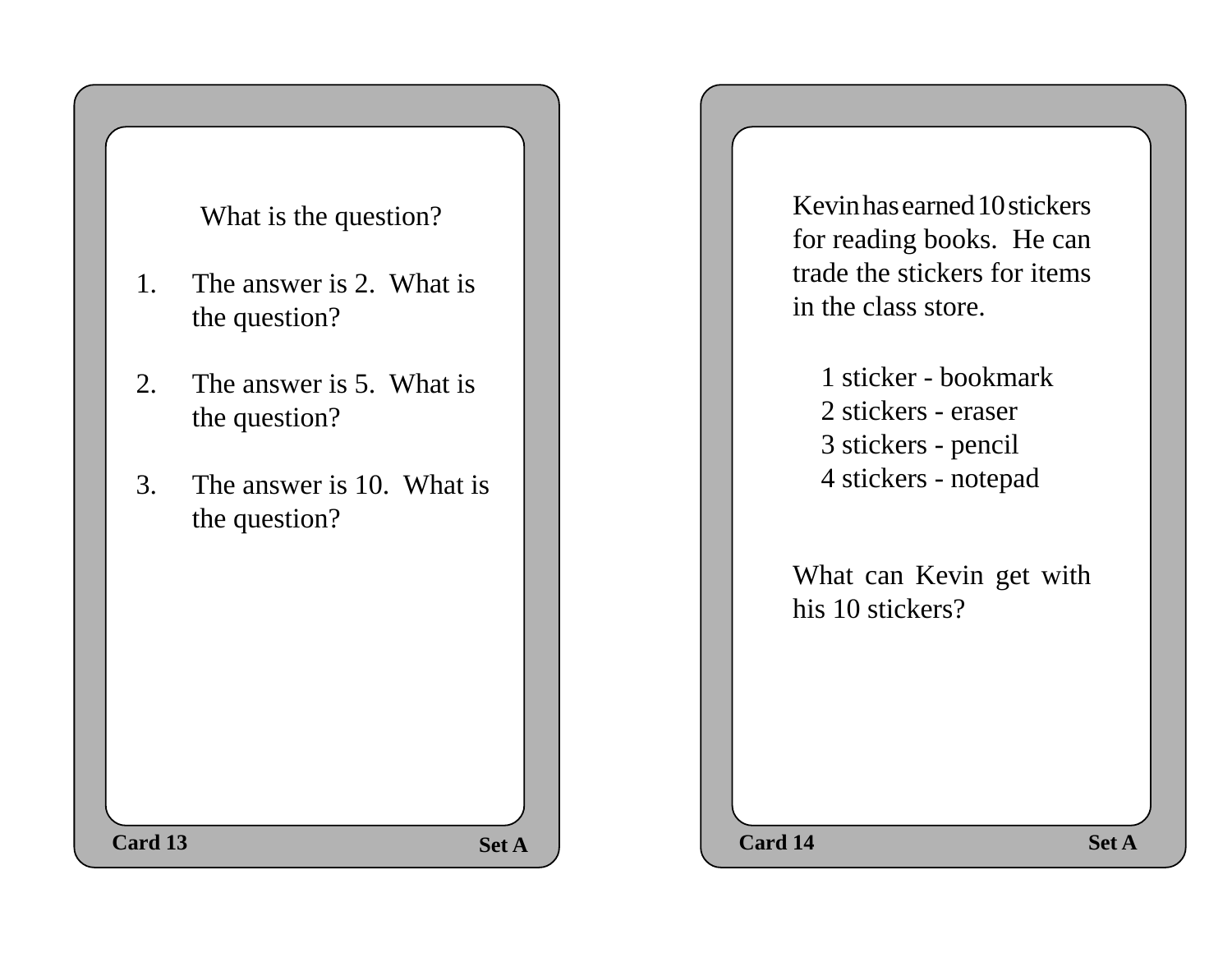### Solve the double riddles:

- 1. My double is more than 16.\_\_\_\_\_
- 2. My double is less than 4.\_\_\_\_\_
- 3. My double is between 12 and 16.
- 4. Double me and get 12.\_\_\_\_\_
- 5. My double has 2 digits. One of them is 4. I am less than 9.
- 6. My double rhymes with gate.
- 7. Double me and you will have half of 20.

Jermane said, "I think the number of legs in this room is more than a hundred."

- a. Could this be true? Explain.
- b. How many legs are in this classroom?

**Set A**  $\qquad$  **Card 16** Set A **Card 15 Card 16 Card 16 Card 16 Card 16**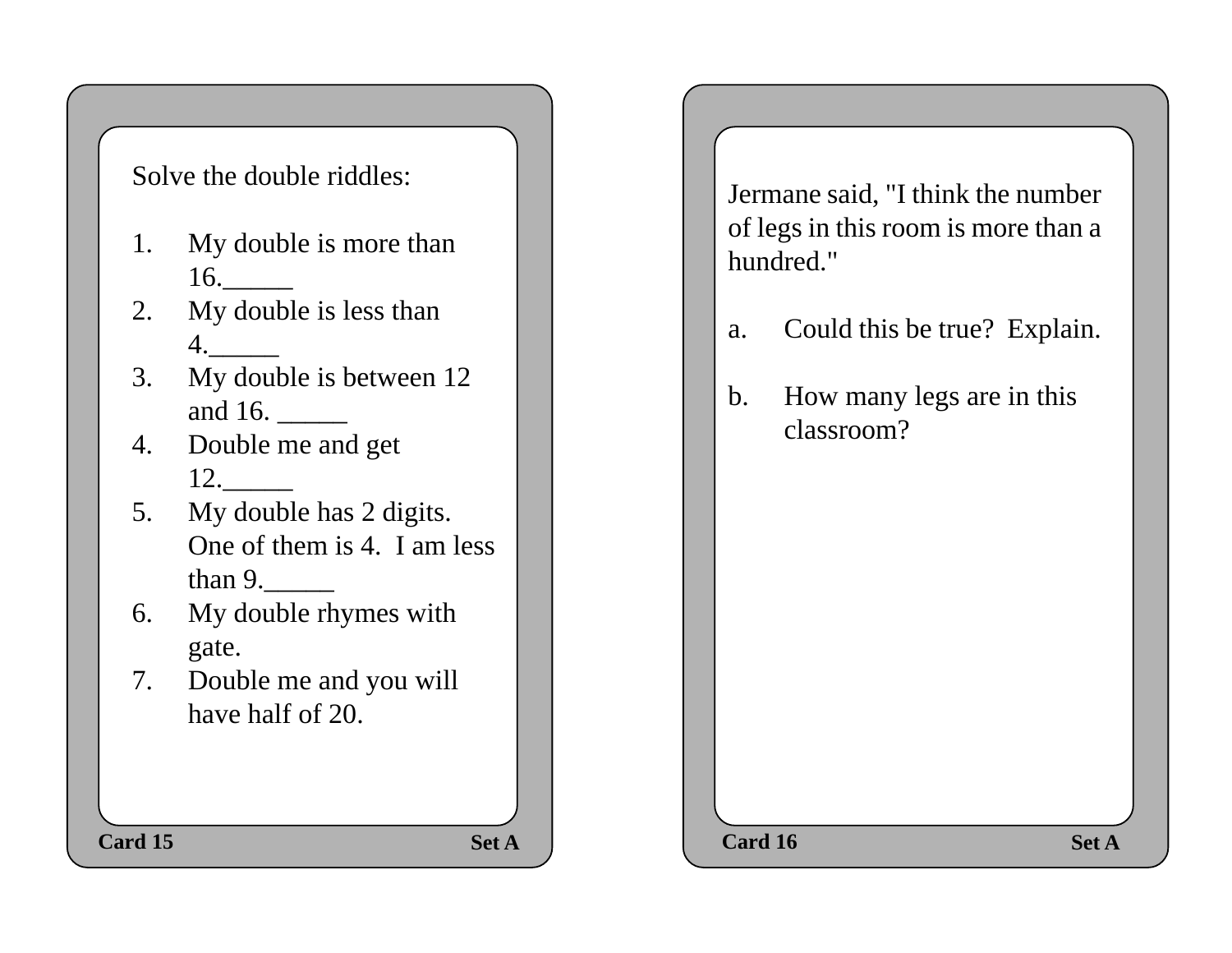| If 4 children are sitting at a table,<br>how many feet are under the table?<br>If there are 6 children-how many<br>feet? | Mom is baking a cake for Erin's<br>birthday party. She needs 8 eggs.<br>She has 6. Grandma gave her 1.<br>How many more does she need? |
|--------------------------------------------------------------------------------------------------------------------------|----------------------------------------------------------------------------------------------------------------------------------------|
| Explain how you got your<br>answers.                                                                                     |                                                                                                                                        |
| Card 17<br><b>Set A</b>                                                                                                  | <b>Card 18</b><br><b>Set A</b>                                                                                                         |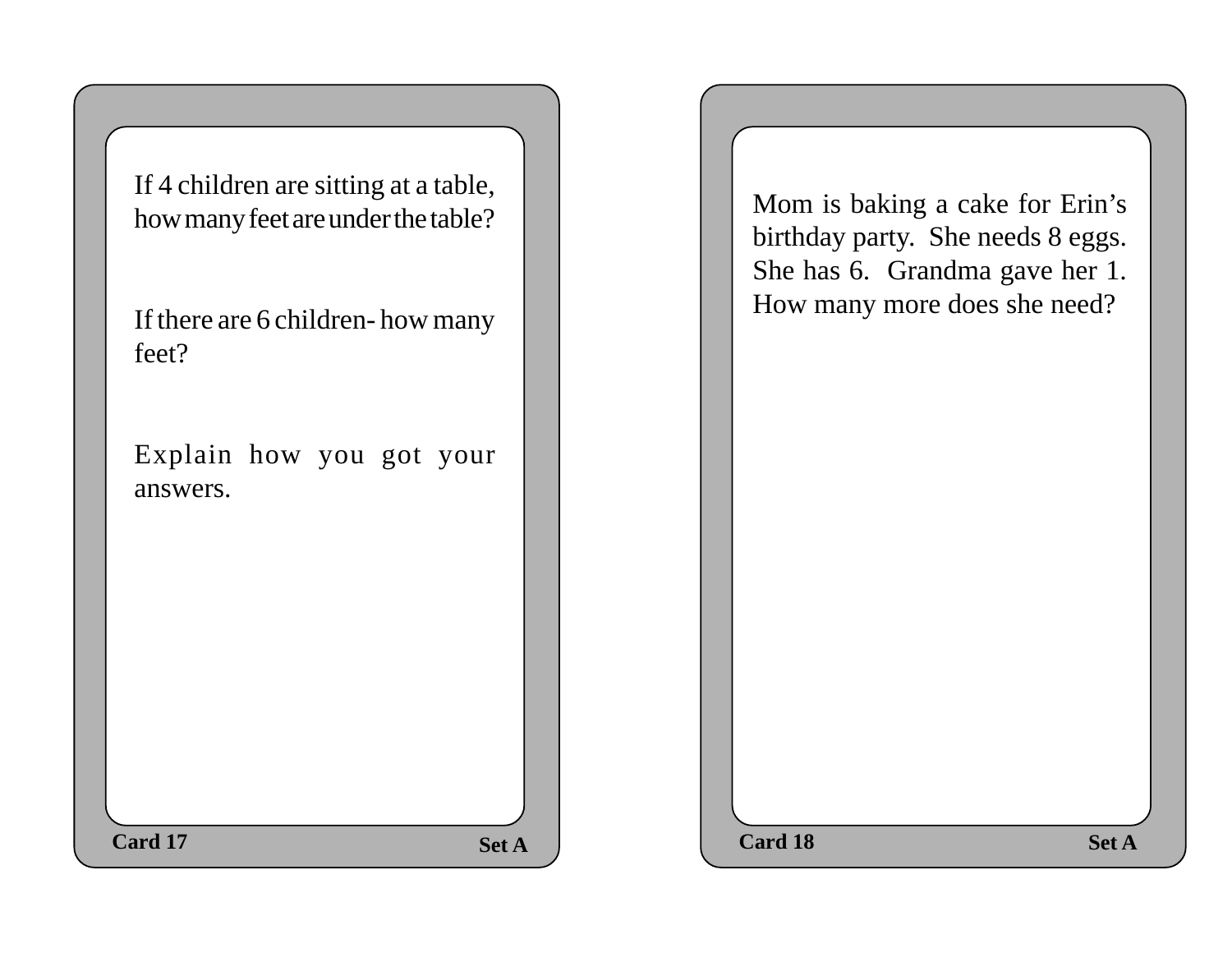•How can you use the calculator to find how many twos are in sixteen?

•How can you change twenty into thirty without using the clear key?

•How can you change twelve into eleven without using the clear key?

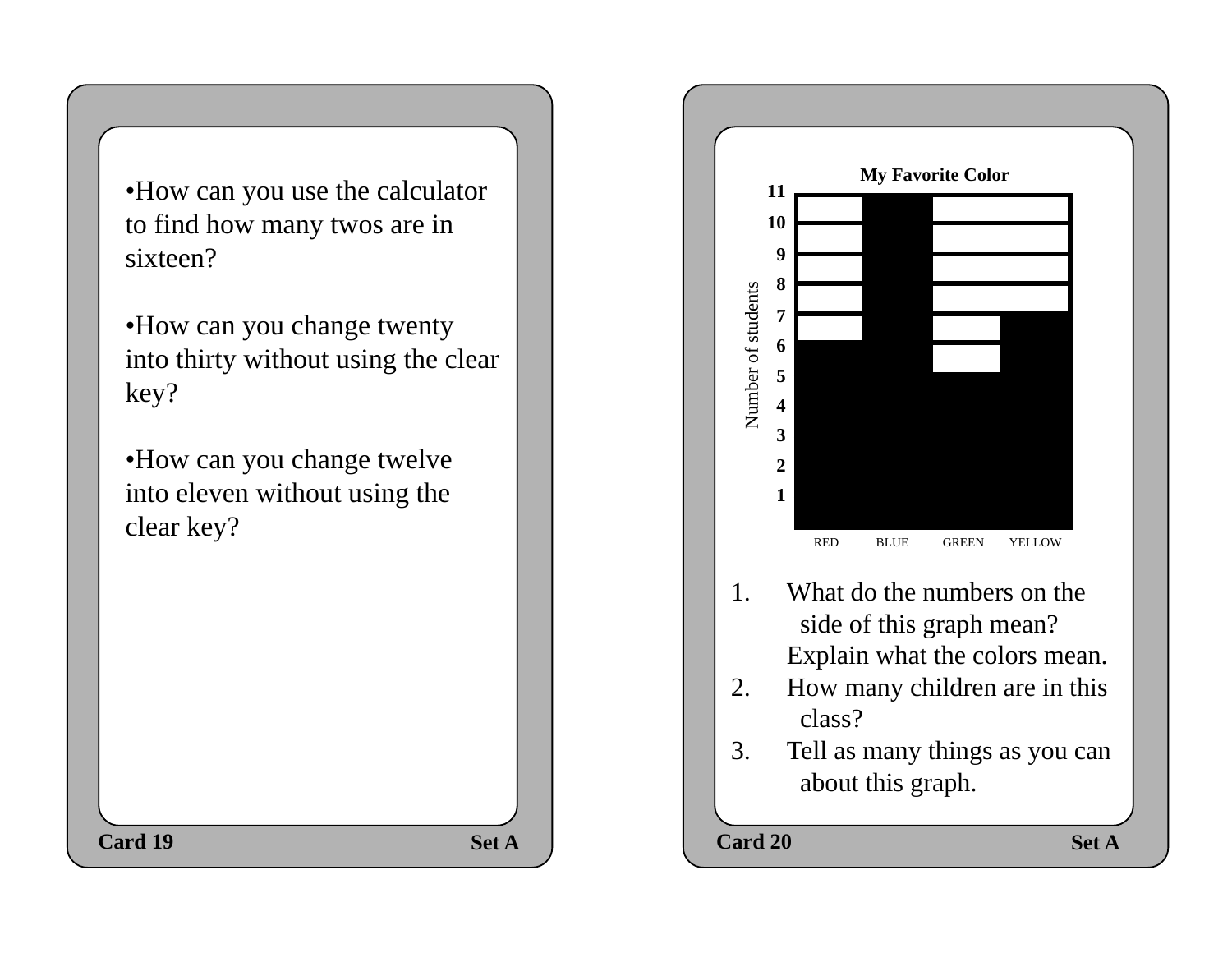On a farm, a worm came out of his hole. He saw 10 legs. How many chickens and horses did he see?

Donna is playing an addition game with her brother. She must find 2 cards that show 7 hearts all together. Here are her cards. Can she go out this turn? What pairs can she play?

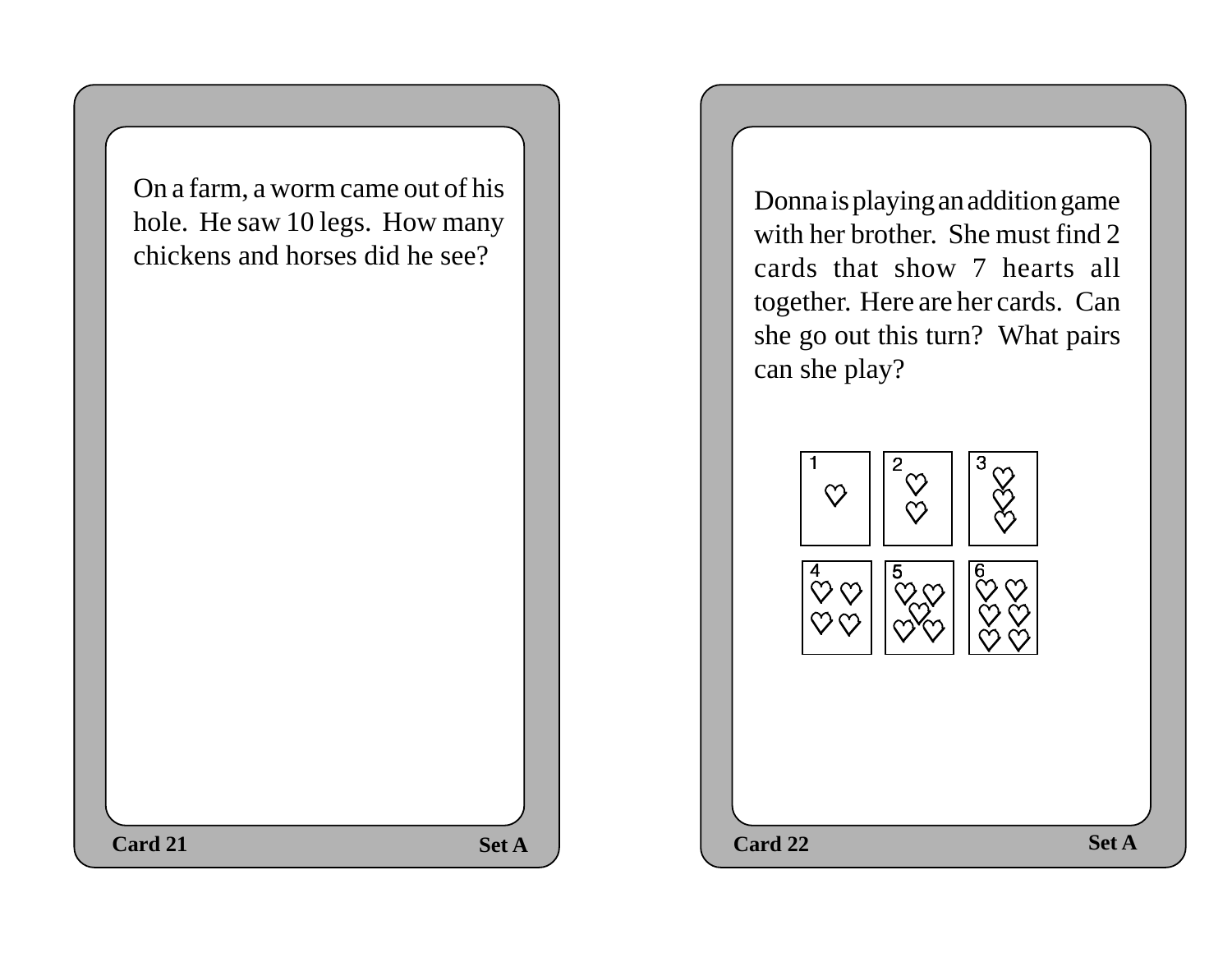Use red, yellow, brown, green, and blue Unifix cubes and make 5 sticks of different lengths. Your sticks should have **more than 2** cubes but **fewer than 20** cubes.

Now solve these puzzles and tell how many.

- 1. The difference between yellow and brown.
- 2. The sum of blue and brown.
- 3. The difference between green and blue.
- 4. The sum of red, brown, and blue.
- 5. Which is longer, red plus yellow or brown plus green?

Write 5 different puzzles for your friend to solve.

Card 23 Set A Set A Card 24

Find two things that cost the same amount as a ball. Are there other possible answers?

| pencil | 5 <sub>c</sub>  |
|--------|-----------------|
| ball   | $10\mathcal{C}$ |
| eraser | $3\sigma$       |
| hat    | 8¢              |
| gum    | $2\phi$         |
| candy  | 7 <sub>c</sub>  |

If you have  $15¢$ , what could you buy?

Set A Set A Set A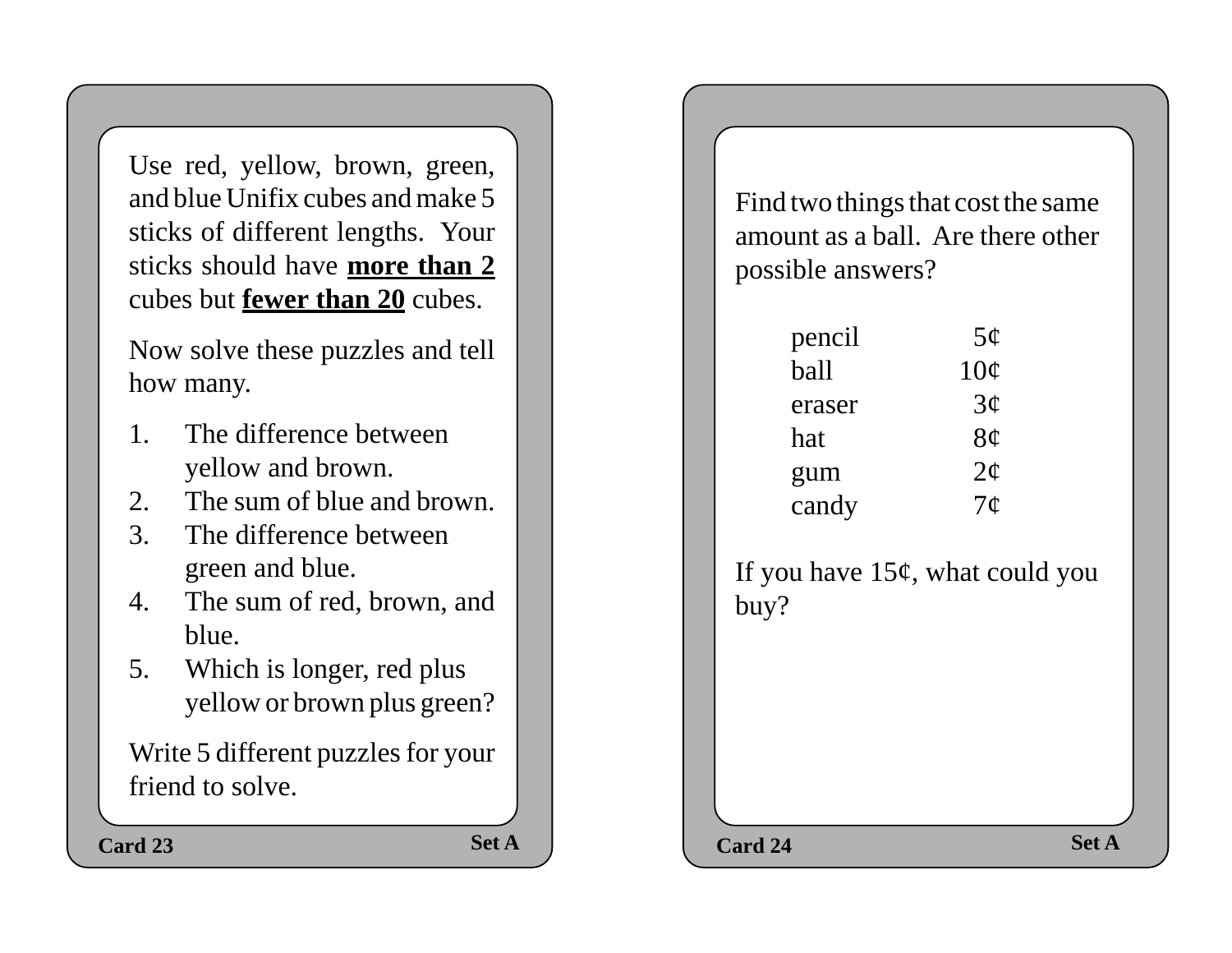| Ten alligators went down to the    |              |
|------------------------------------|--------------|
|                                    |              |
| river. Three of them laid eggs.    |              |
| They laid 5 eggs each. A snake ate |              |
| 8 eggs. How many eggs are left?    |              |
|                                    |              |
|                                    |              |
|                                    |              |
|                                    |              |
|                                    |              |
|                                    |              |
|                                    |              |
|                                    |              |
|                                    |              |
|                                    |              |
|                                    |              |
|                                    |              |
|                                    |              |
|                                    |              |
|                                    |              |
|                                    |              |
|                                    |              |
|                                    |              |
| Card 25                            | <b>Set A</b> |
|                                    |              |

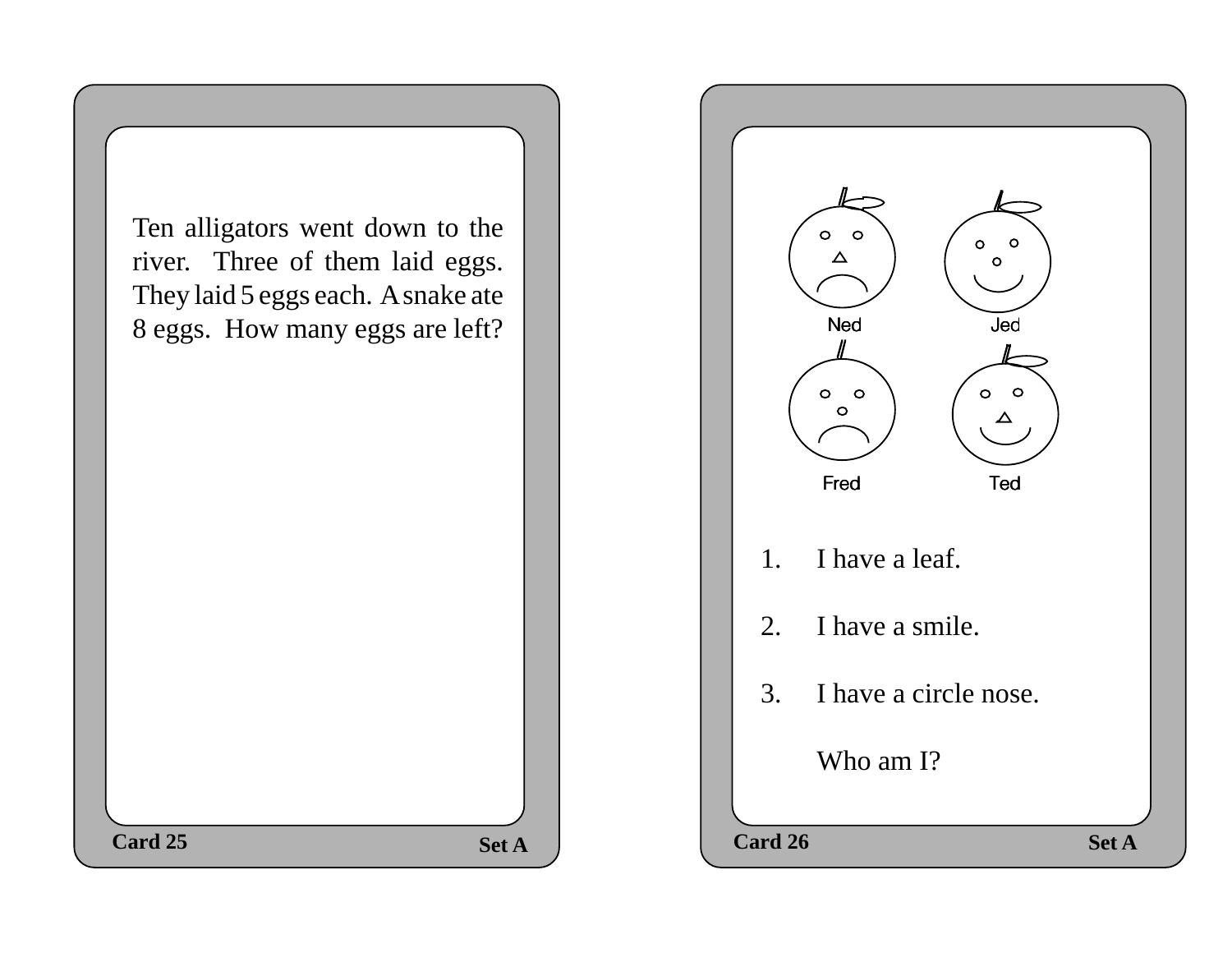Four children are lining up for lunch. Their names are Lin, Bill, Jon, and Mary. Lin is first. Bill is last. Mary is behind Lin and in front of Jon. Who is third in line?

Cover your library book with Unifix cubes. The cubes must touch and cover the entire book. How many cubes did it take? Find someone who used the same number of cubes as you did. Snap your cubes into tens and ones. Find someone who used 10 more or 10 fewer cubes than you did.

**Set A**  $\qquad$  **Card 28** Set A

**Card 27** Set A Set A Card 28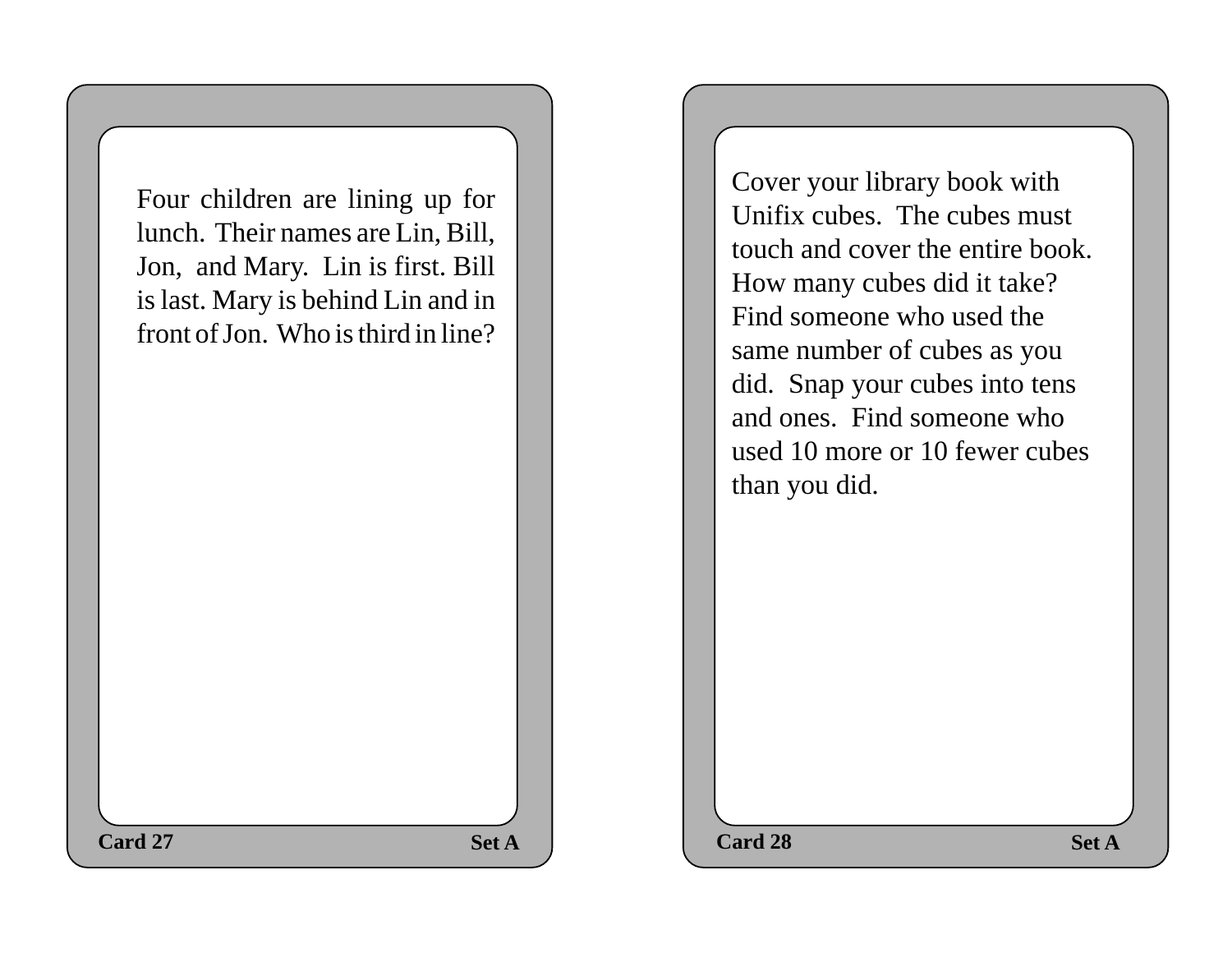| <b>Set A</b> | Kim is 7 years old.<br>Marcus is 2 years older than<br>Kim.<br>Joe is 3 years older than<br>Marcus.<br>How old are Marcus and Joe?<br>Card 29 | You have a sphere, a cube, a<br>cylinder, a cone, a rectangular<br>prism and a pyramid. Which<br>shapes will stack? Which shapes<br>will roll? Explain your reasons<br>for each answer.<br>Card 30<br><b>Set A</b> |
|--------------|-----------------------------------------------------------------------------------------------------------------------------------------------|--------------------------------------------------------------------------------------------------------------------------------------------------------------------------------------------------------------------|
|--------------|-----------------------------------------------------------------------------------------------------------------------------------------------|--------------------------------------------------------------------------------------------------------------------------------------------------------------------------------------------------------------------|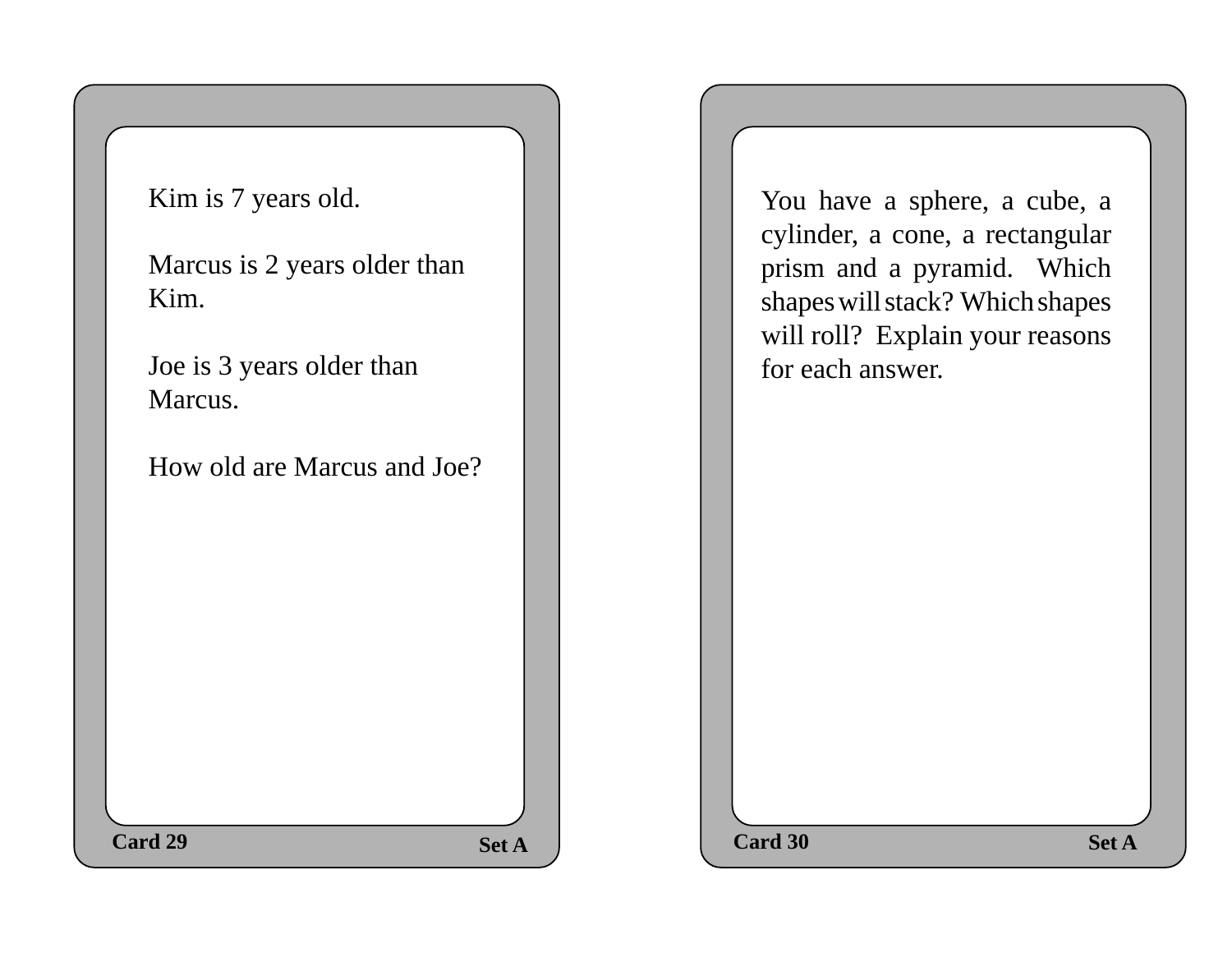Josef gets 50¢ for allowance each Saturday. On Monday, he bought a pencil for 10¢. On Tuesday, he spent  $15¢$  on candy. On Wednesday, he wanted to buy a ball that cost 30¢. Did he have enough money? Explain.

Some students have birthdays in these months: 4 in March, 5 in April, 3 in May and 1 in June.

Make a graph to show this information.

Use your graph to write questions for the following answers:

- 1. The answer is 8.
- 2. The answer is 1.

**Set A**  $\qquad$  **Card 32** Set A

**Card 31 Card 32 Card 32**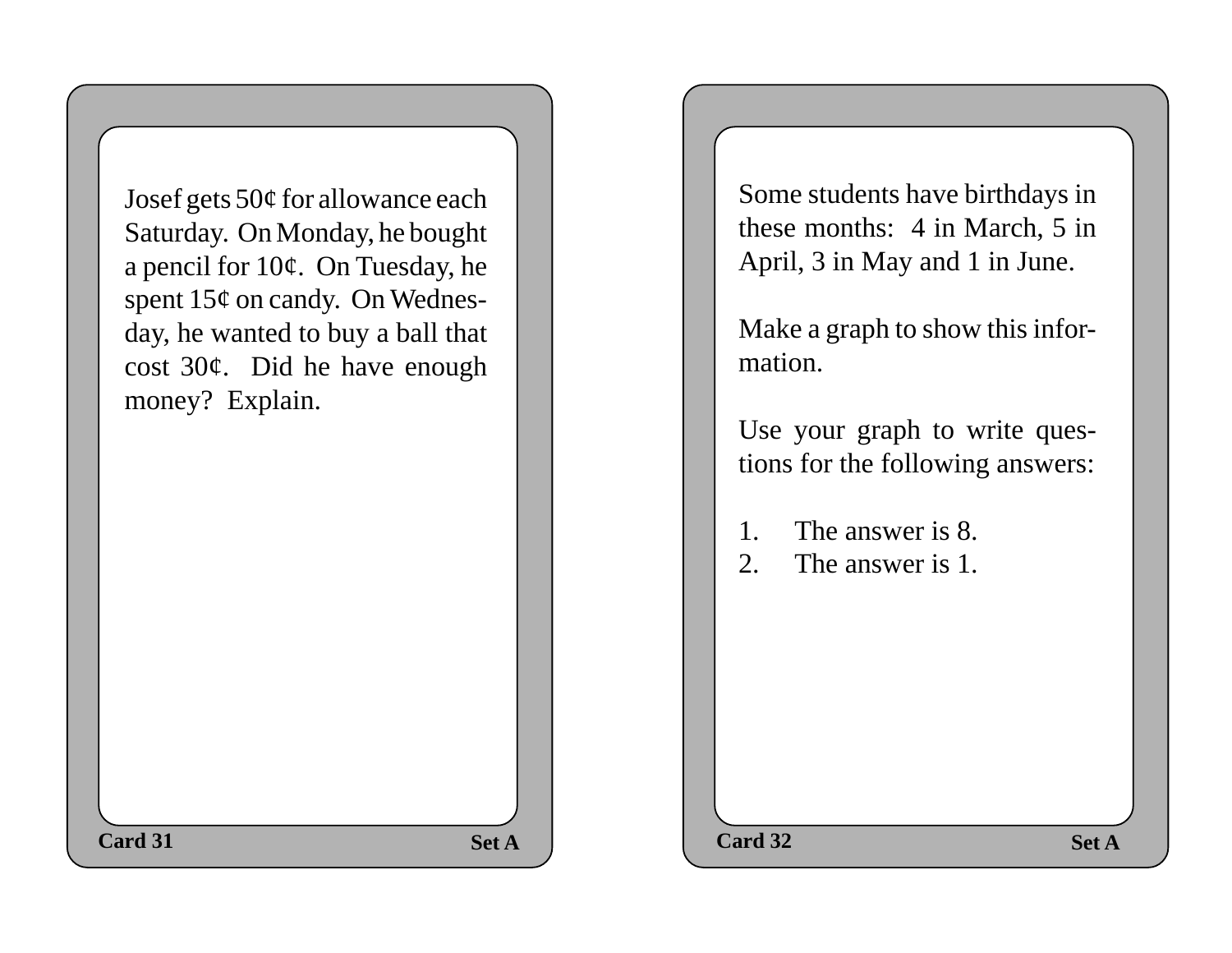Use a calendar to answer these questions:

- 1. Mom goes to the store every Thursday. How many times will she go this month?
- 2. Dad works every Monday, Tuesday, Wednesday, and Thursday. How many days will he go to work this month?
- 3. The bowling alley has a "Free Game" night every second and fourth Wednesday nights. What are the dates for the "Free Game" nights this month?

# **Set A Set A Card 34 Set A** "What's My Name?" 1. I'm greater than 10. 2. I'm an even number. 3. I'm less than 25. 4. When you count by 5's, you say my name. **Card 33 Card 34 Card 34**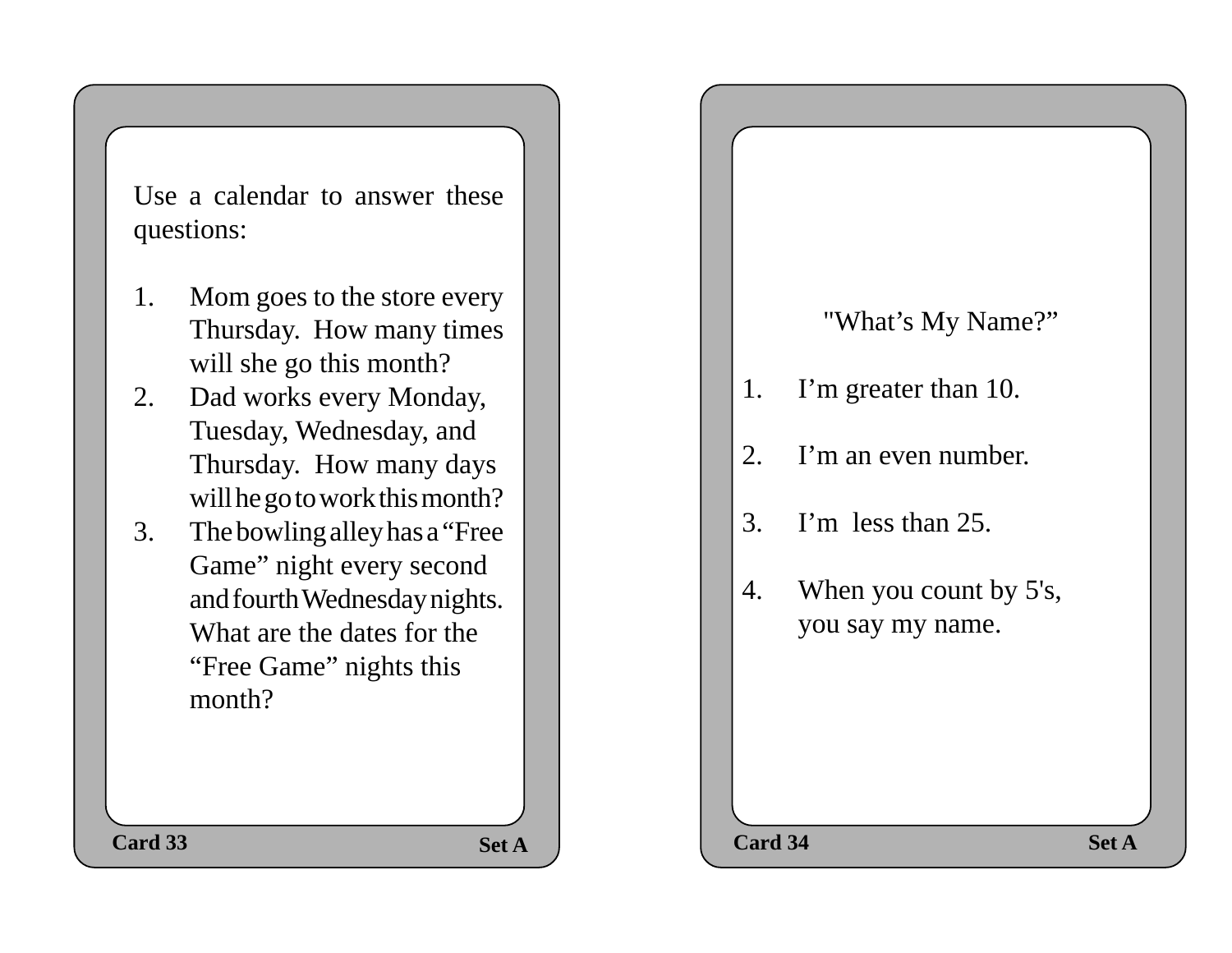Start at 5. Count on 6 more. What is the number? Count on 2 more. What is the number? Count on 10 more. What is the number? Count on 4 more. What is the number?

Do this again and write your answers at every step.

Now repeat this starting with 15. Repeat again with 25. What do you notice?

Pete has two puppies and 10 puppy treats to give them. How many will each puppy get if Pete passes them out equally?

If Pete doesn't pass them out equally, what are some other ways the treats could be shared?

**Set A**  $\qquad$  **Card 36** Set A **Card 35 Card 36 Card 36**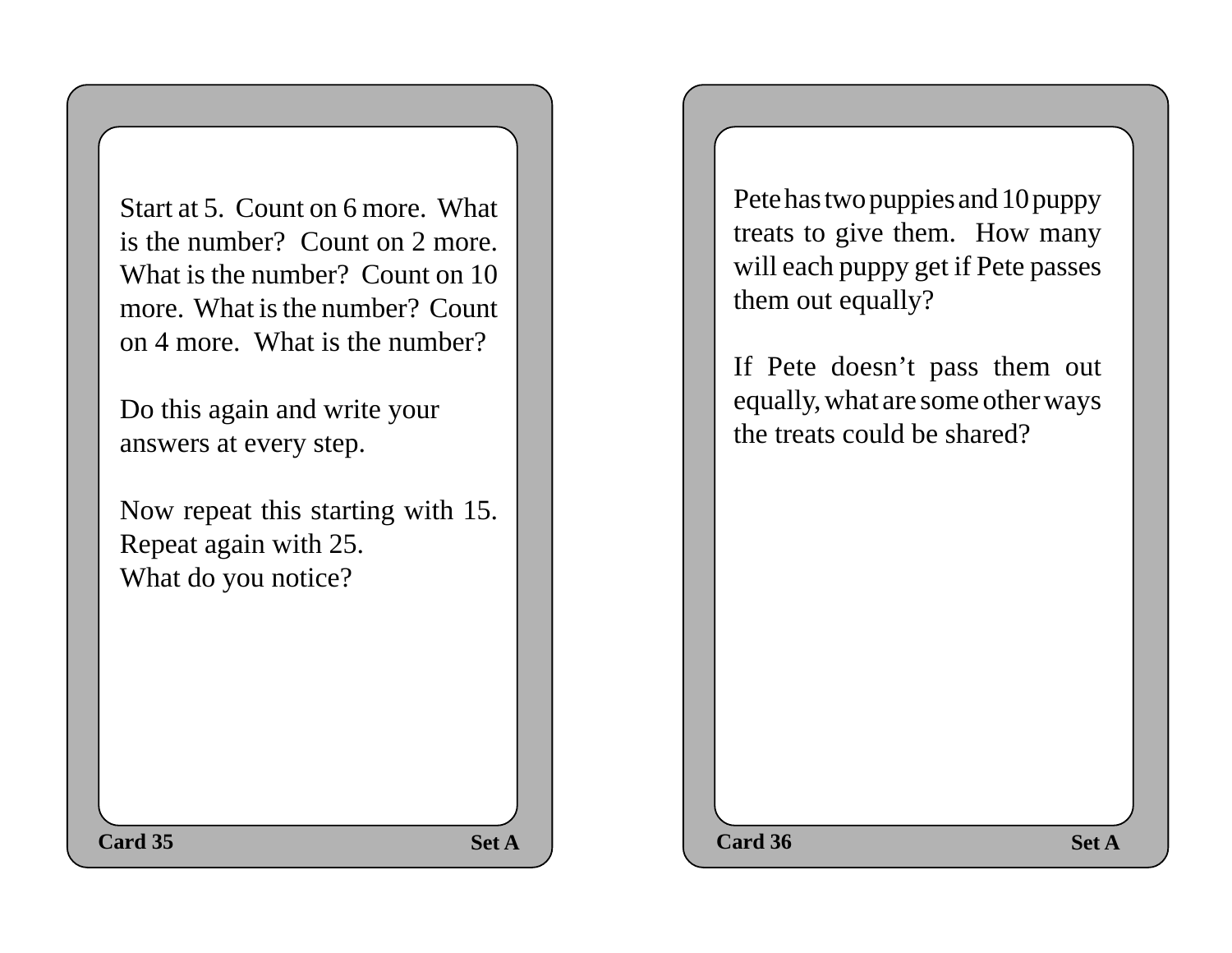| A dragon blows fire for two hours<br>everyday. How many hours<br>would he blow fire in a school<br>day? in a school week?<br>Explain how you got your<br>answer. | Mrs. Jones was lining up her class<br>to get their pictures taken. Listen<br>to the names she called and find<br>the pattern she used: John, Sarah,<br>Tom, Judy, Bill, Laura. Write the<br>names to show what Mrs. Jones<br>might have said if she helped 10<br>children from your class line up. |              |
|------------------------------------------------------------------------------------------------------------------------------------------------------------------|----------------------------------------------------------------------------------------------------------------------------------------------------------------------------------------------------------------------------------------------------------------------------------------------------|--------------|
| Card 37<br><b>Set A</b>                                                                                                                                          | Card 38                                                                                                                                                                                                                                                                                            | <b>Set A</b> |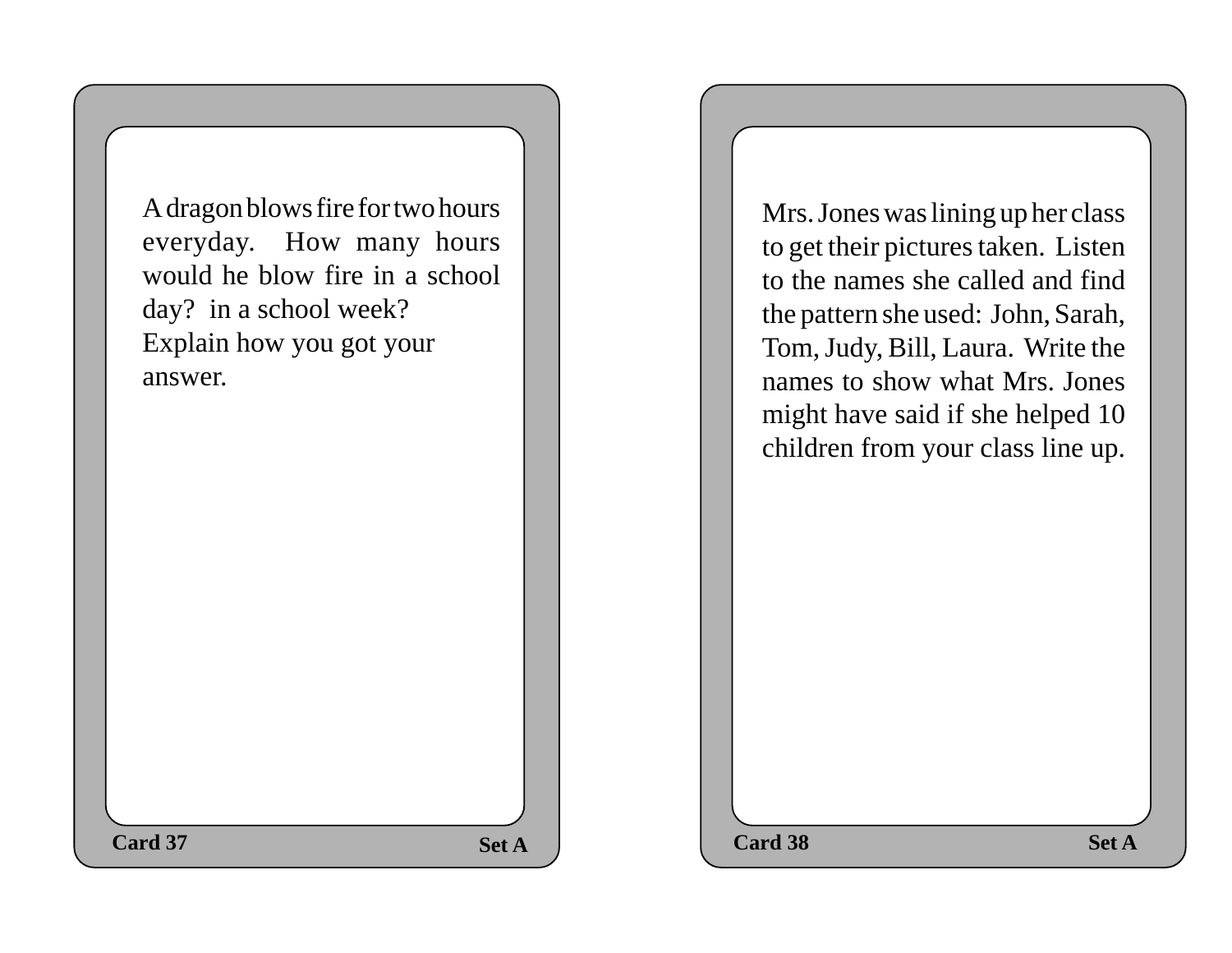Our worm, Boogie, can crawl three inches in one minute. How many inches can he crawl in two minutes? five minutes? How did you figure this out?

A bag of shapes fell behind a chair. When Mom reached behind the chair, she felt two shapes that had no corners. She felt some other shapes that had corners. If there was a total of 26 corners, what shapes do you think she found?

Draw a picture to explain or write about your answer.

Set A Set A Set A **Card 39 Card 40 Card 40**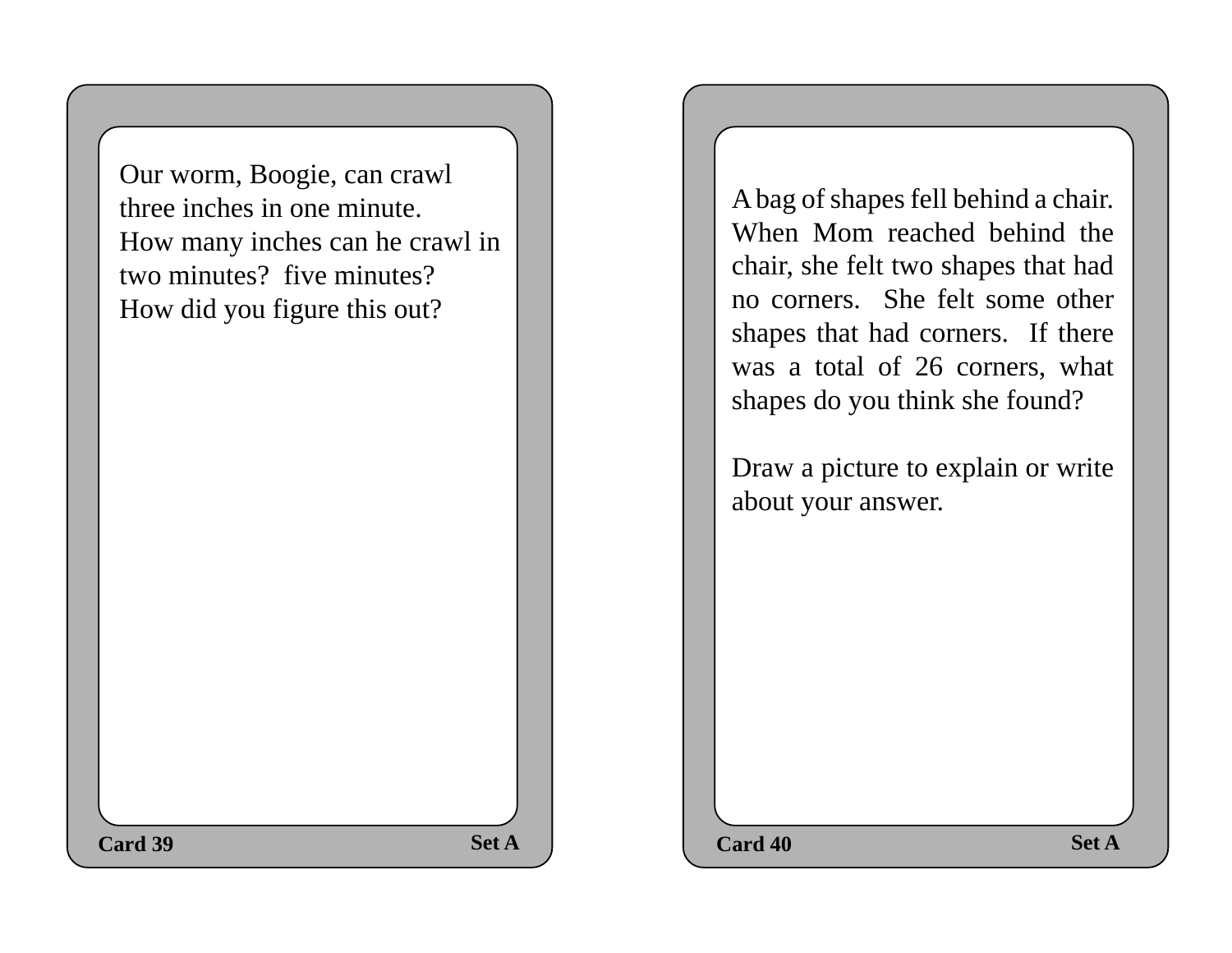Sam has 4 tables for his birthday party. His mother puts the same number of things at each table. He has 16 plates, 8 horns, 4 flowers, and 16 chairs.

Draw the four tables. Then draw the things at each table. How many things are at each table?

Tonya has 4 coins. How much money could she have?

Are there any other possible answers?

**Set A Set A Card 42 Set A Card 41 Card 42 Card 42**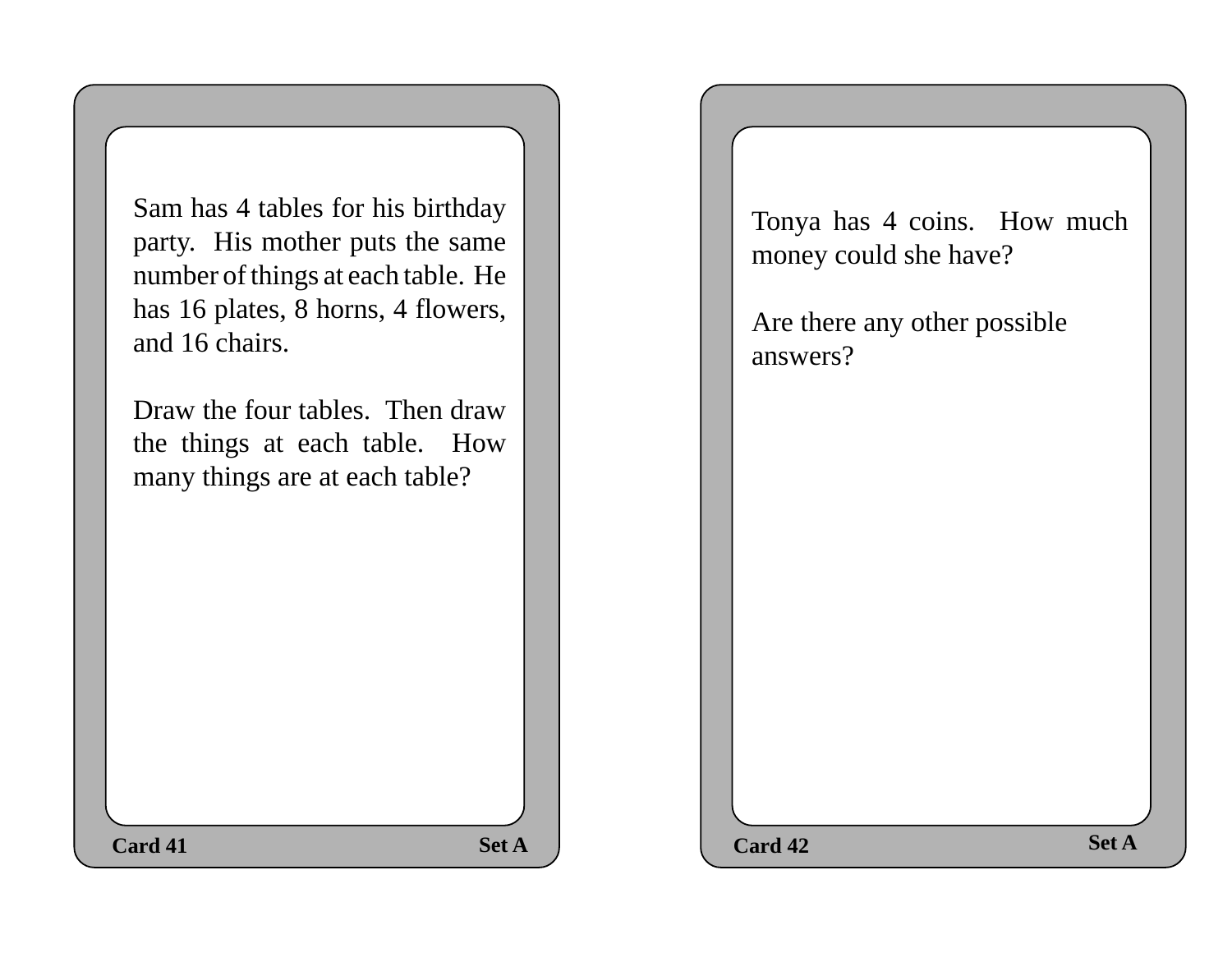Six dinosaurs had a race. Two dinosaurs tied for second. Speedy was one of them.

Little T was ahead of Goofy. Goofy beat Little Dino.

Sleepy came in last. Steggy was beaten by only one other dinosaur. Who won the race?

Show the order in which the dinosaurs crossed the finish line. Joe bought 7 green lollipops.

There are 3 fewer yellow lollipops than green lollipops.

There are 2 more red lollipops than yellow lollipops.

How many lollipops are there? Show how you got your answer.

Set A Set A Set A

**Card 43 Card 44 Card 44 Card 44**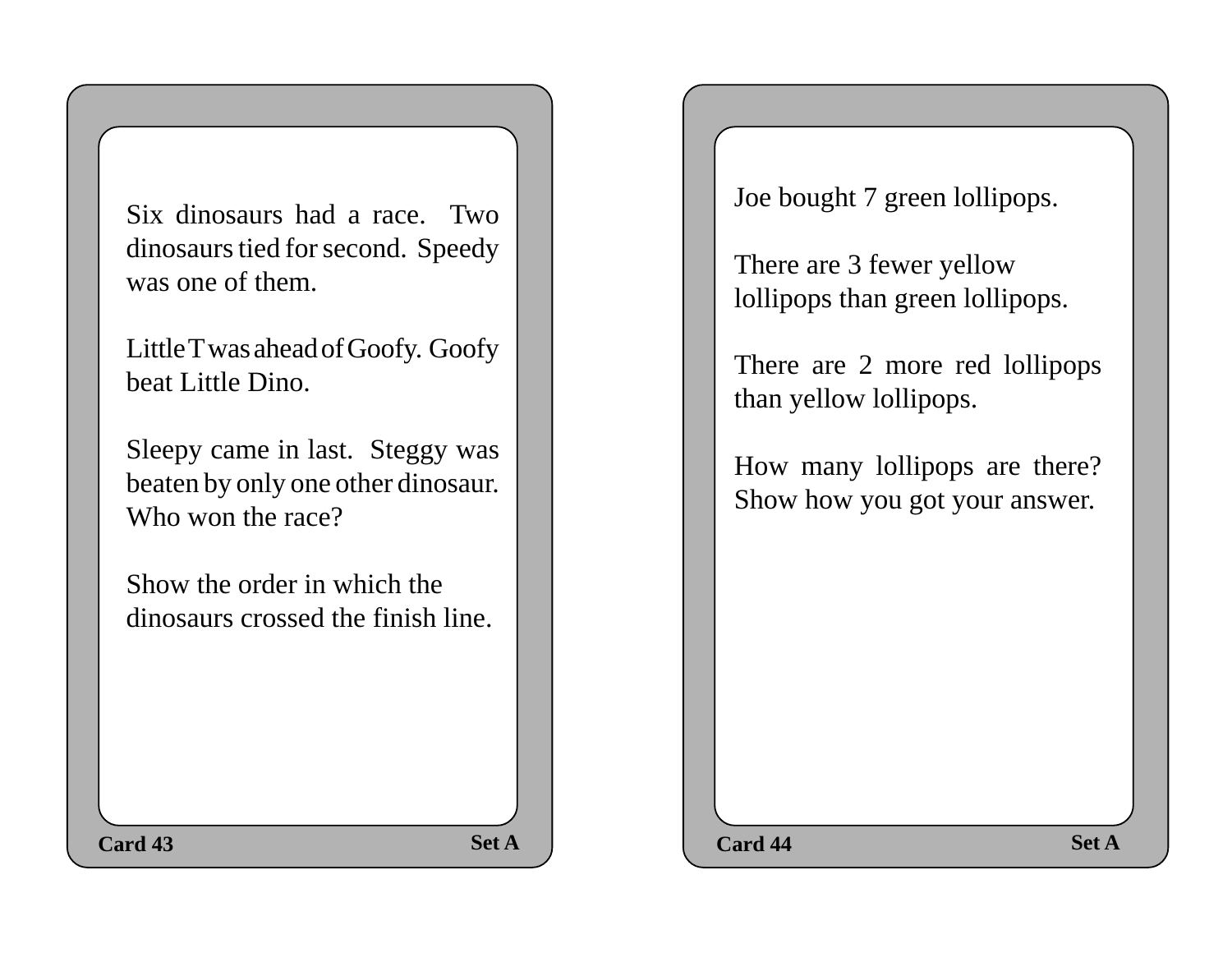Judy and Mary are at the fair. They have ten more minutes before they have to leave. They have three tickets each to ride three rides each. What three rides could they take before they have to leave?

Roller Coaster - 6 minutes Ferris Wheel - 2 minutes Bumper Cars - 5 minutes Swings - 1 minute Tea Cups - 4 minutes Merry-Go-Round - 3 minutes What Time Is It?

- The little hand is on the hour.
- It is an odd number.
- It is between 2 and 4 o'clock.

Write a time puzzle for a friend.

**Set A Set A Card 46 Set A Card 45 Card 46 Card 46 Card 46**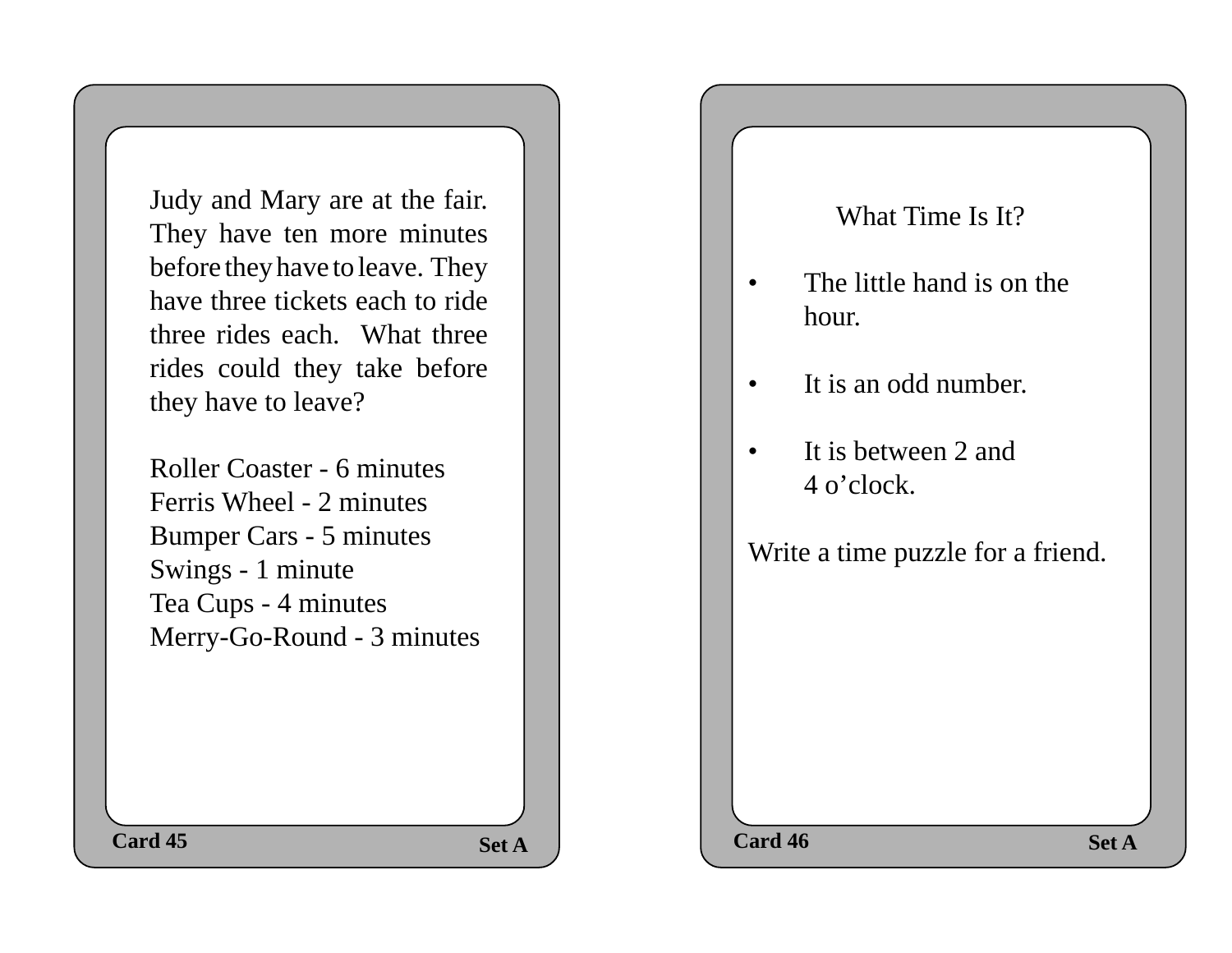Fold a sheet of paper in half two times. Punch one hole with a hole punch. When you unfold the paper, how many holes will be in it?

Unfold the paper. Were you right? Can you fold a paper so that when you punch one hole, you will have three holes when you unfold the paper?

Use the picture and the clues to find the number.



- 1. I am in the rectangle. I am not in the square.
- 2. I am in the square. I am not in the triangle or rectangle.
- 3. I am in the circle and the triangle.

*Write two different number riddles.*

Set A Set A Set A **Card 47 Card 48 Card 48**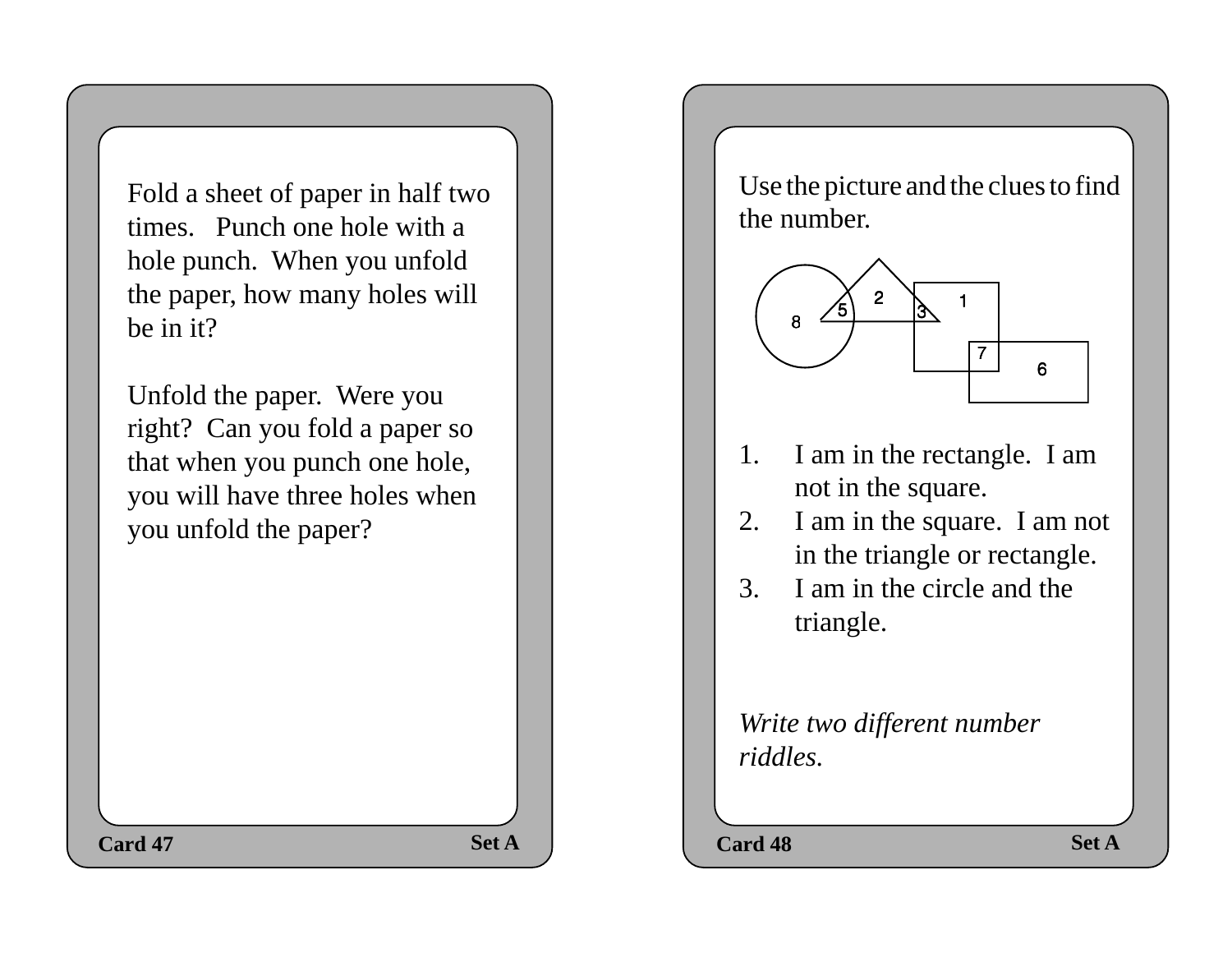Farmer Brown and his wife planted vegetables each day for a week. The table shows how many they planted on the first three days.

| Vegetables Planted |  |  |  |  |
|--------------------|--|--|--|--|

How many vegetables did they plant by the end of the week?

Will the teacher's desk fit through the classroom door? If we cannot move the desk from where it is, how can we find out? Explain what you need to do step by step.

**Set A Set A Card 50 Set A Card 49 Card 50 Card 50**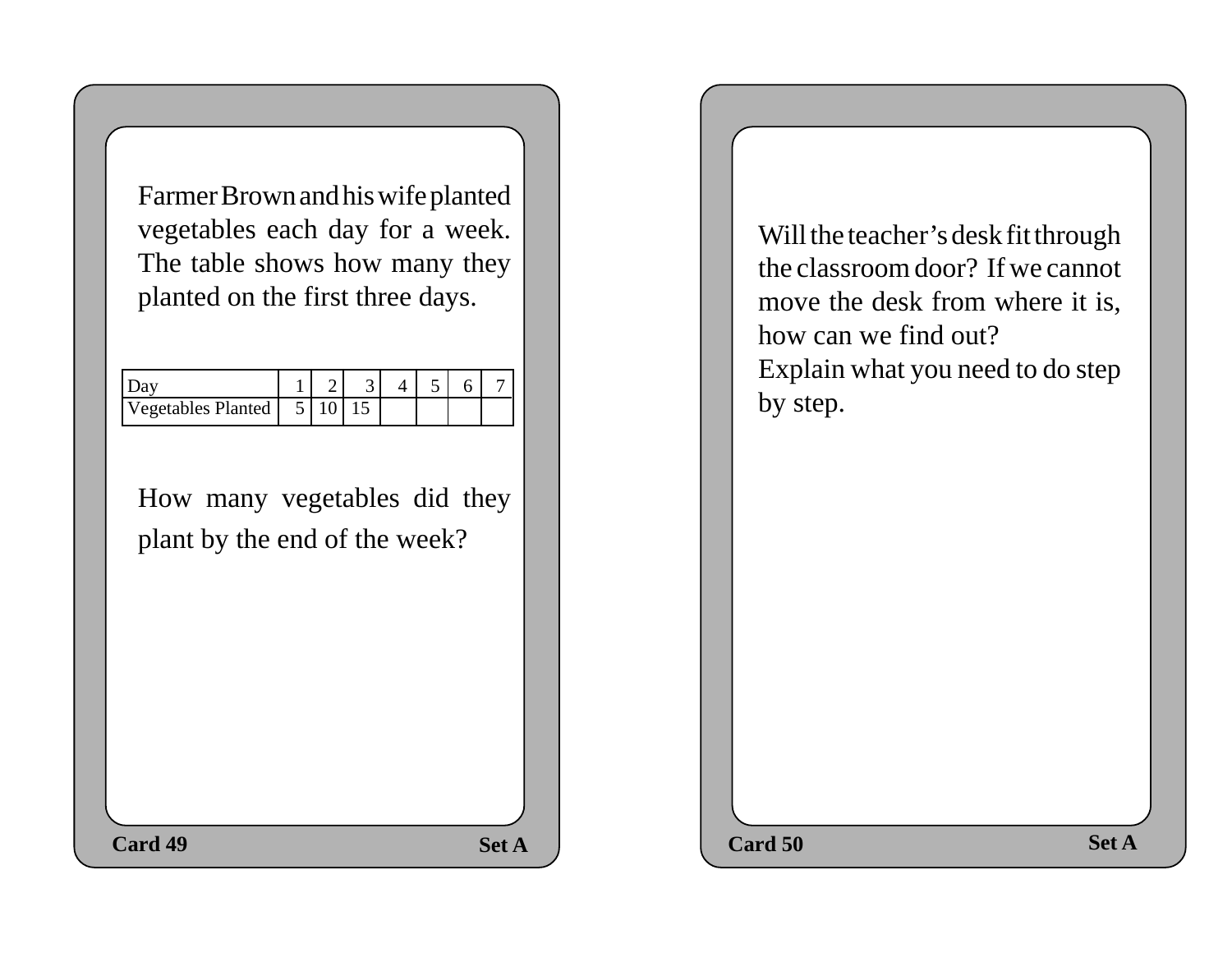Betty and Kim went shopping. Use your calculator to find out what items they might have bought.

| Hat $-$ \$4 Shoes $-$ \$12 Coat $-$ \$7 |  |
|-----------------------------------------|--|
| Shirt - $$6$ Jacket - $$15$ Belt - $$2$ |  |

 $$27 \_\_\_\_$  \$10  $\_\_\_\$ 

 $$11$   $$16$ 

If you had \$30, what items would you buy? Would you have any money left over? Explain your answers.

Set A Set A Set A 1. Who is 5 years older than Donna? 2. Who is 2 years younger Rod? 3. What is the difference in the girls' ages? *What else can you tell about the children's ages?* **Card 51 Card 52 Card 52 Rod 11 years old Donna 6 years old Judy 9 years old**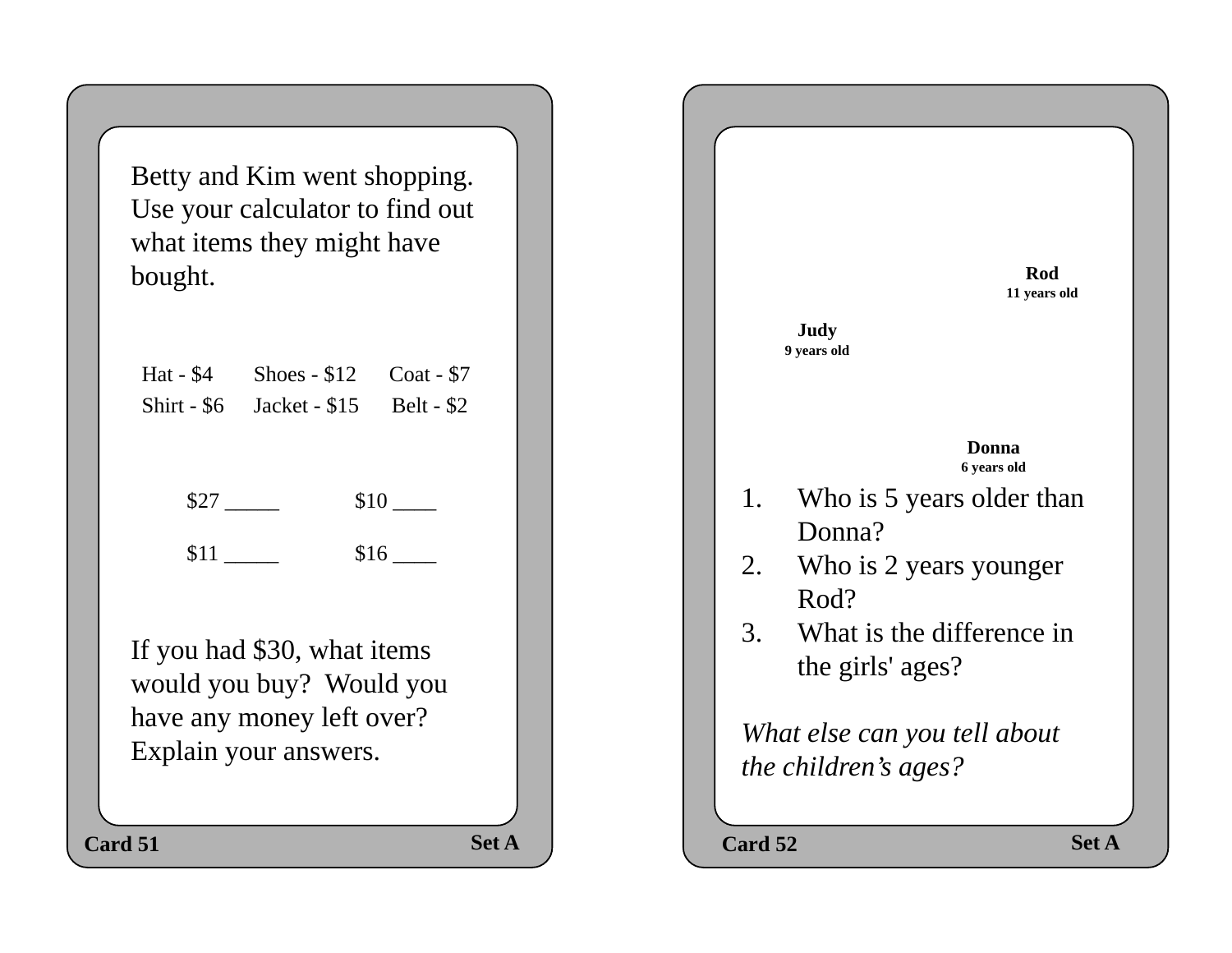What would the 15th letter be in this pattern?

## ABAABAAAB. . .



Arches are made with two squares and one trapezoid. If the builders have six trapezoids, how many squares do they need to make arches?

**Card 53 Card 54 Card 54 Card 54** 

Lilly played the bean bag toss game at the fair.



 She could throw 2, 3, or 4 bags at a board with holes in it. Each hole was worth a different number of points. What are some ways to score 65 points to win a prize?

**Set A Set A Card 54 Set A**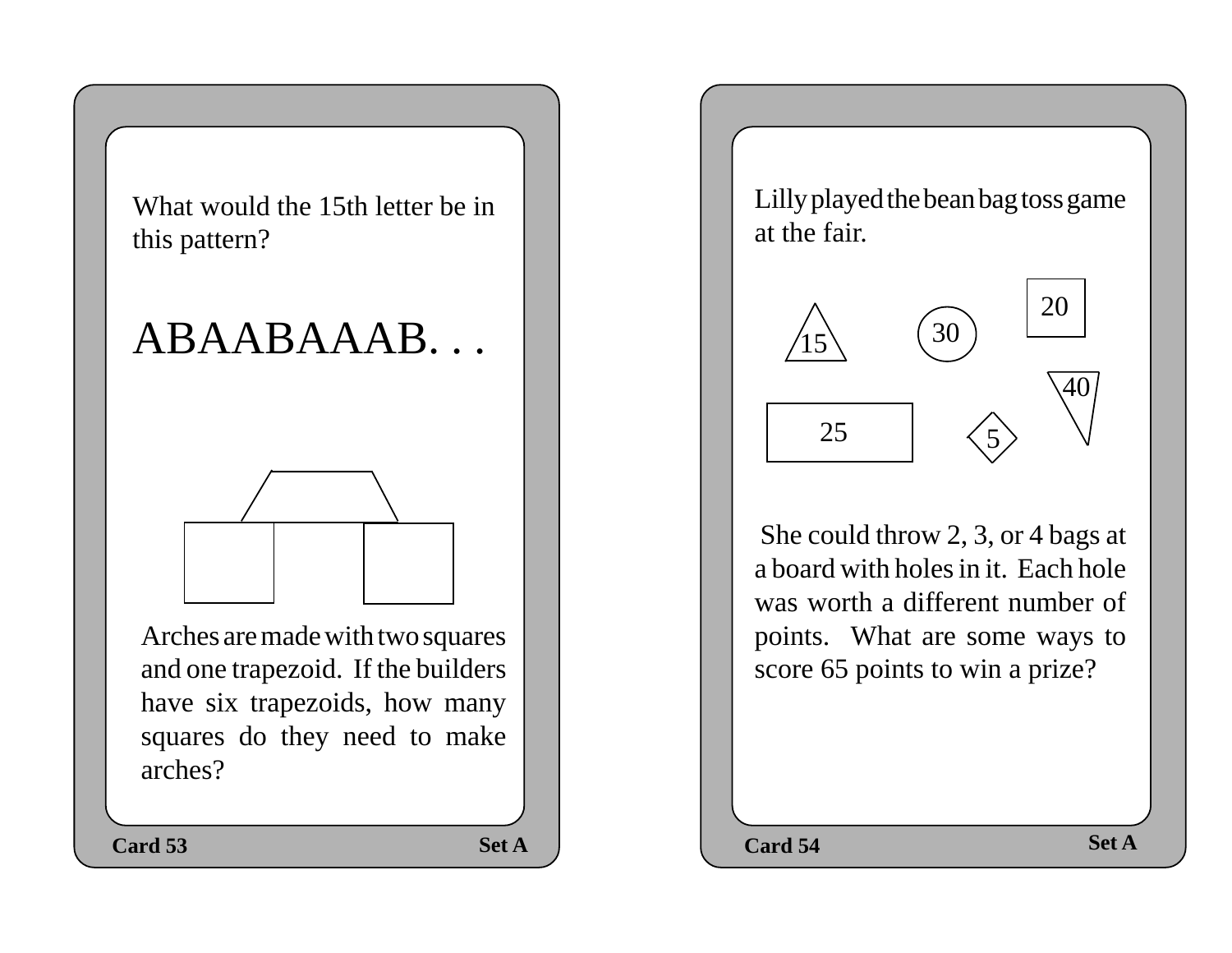

Do all snack boxes of raisins have the same number of raisins? Do all bags of M & M's have the same number of candies? Do all boxes of teddy bear crackers have the same number of crackers? Why or why not? Make a plan to prove your ideas.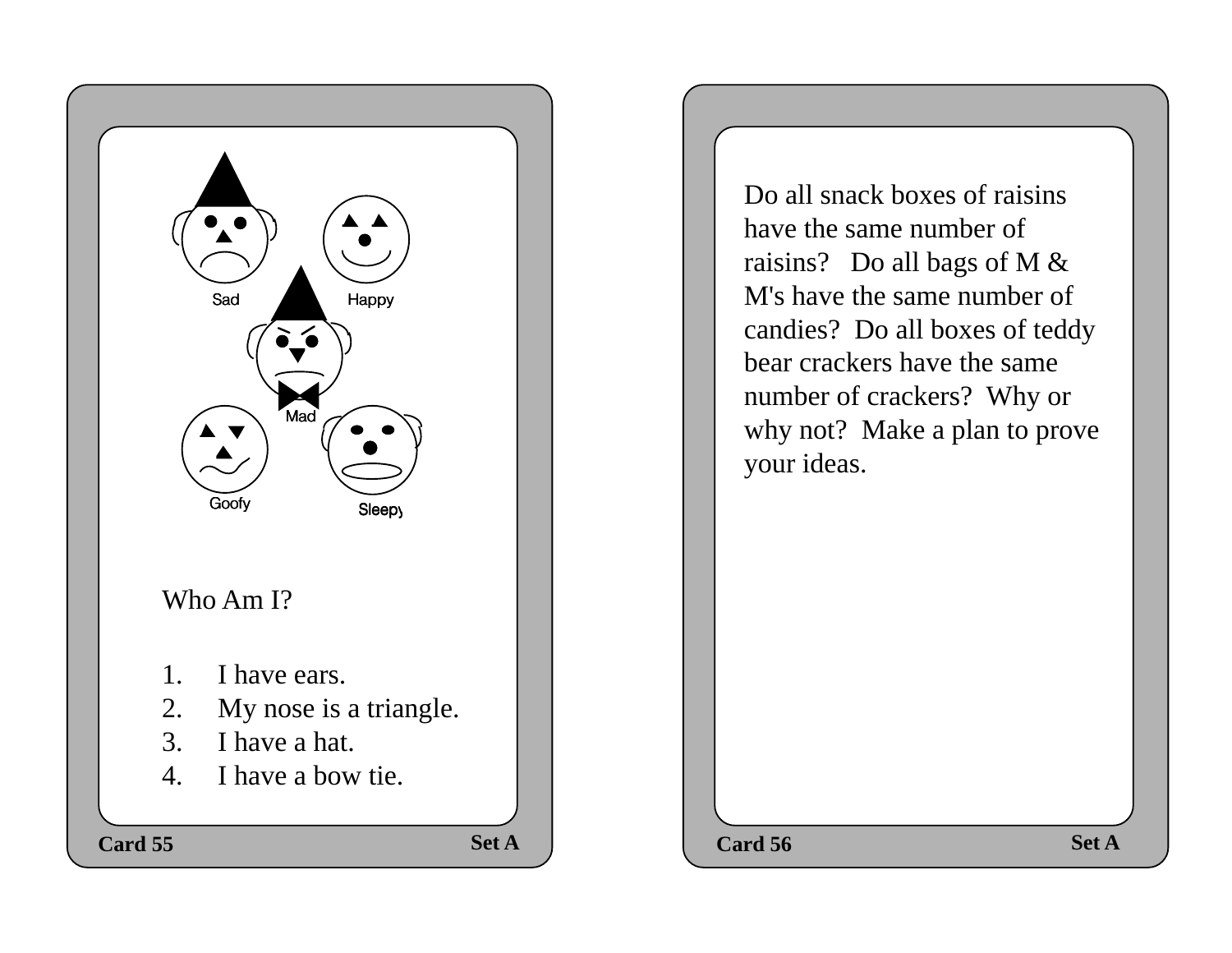

I have some pennies, nickels, and dimes in my pocket. I put three coins in my hand. How much money do you think I have in my hand?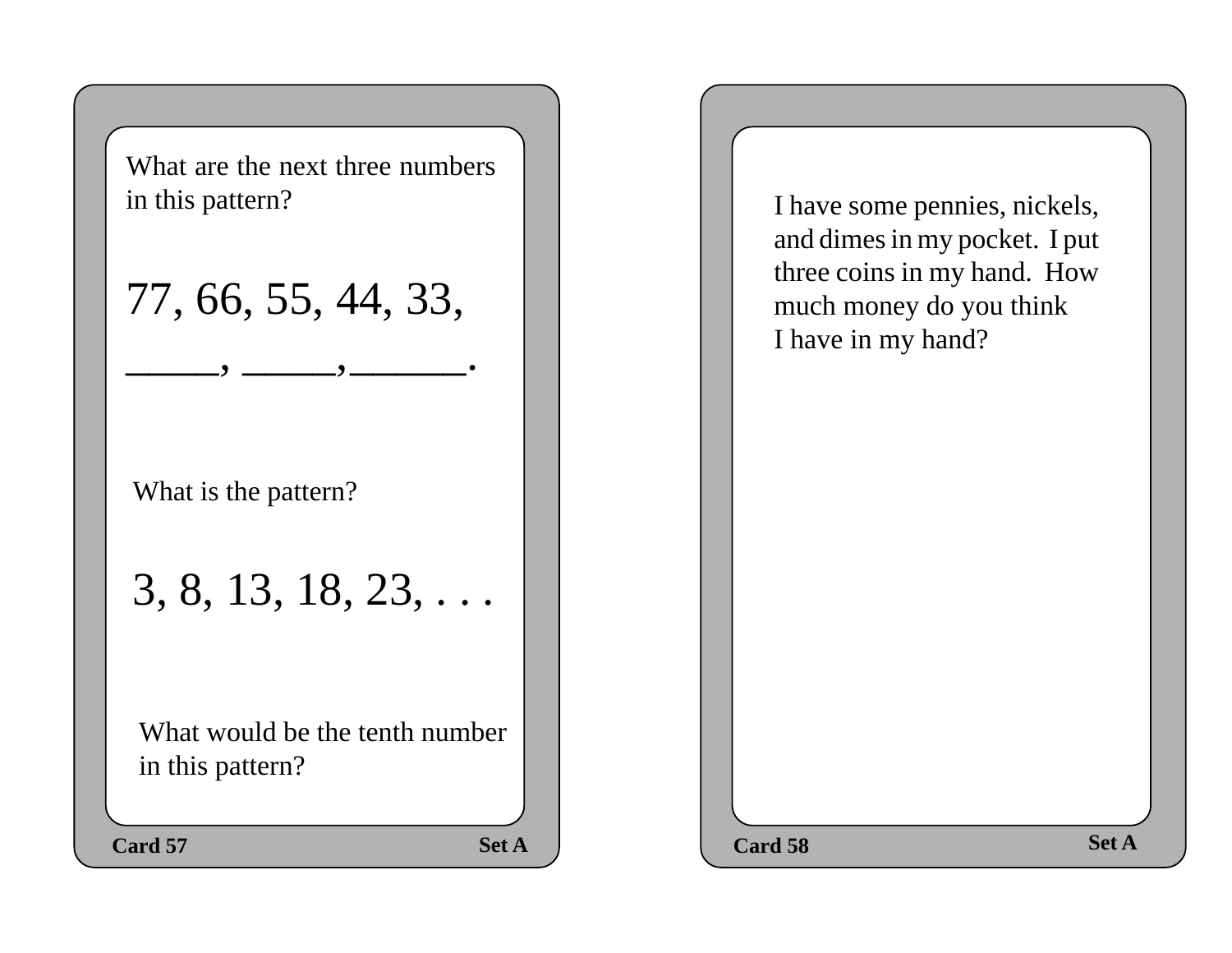On the way to the park, Tim saw three flowers. Each flower had two leaves. On each leaf was a ladybug. Each ladybug had three spots.

Tim saw \_\_\_ flowers. Tim saw leaves. Tim saw \_\_\_ ladybugs. Tim say \_\_\_ ladybugs spots.

Draw a picture to show how you found each number.

Draw the next sequence in this pattern.

### ♥♥οοοο♥♥οοο♥♥οο

The song "Old MacDonald" has a pattern. How is that pattern like or different from the hearts and ovals pattern?

**Set A**  $\qquad$  **Card 60** Set A **Card 59 Card 60 Card 60**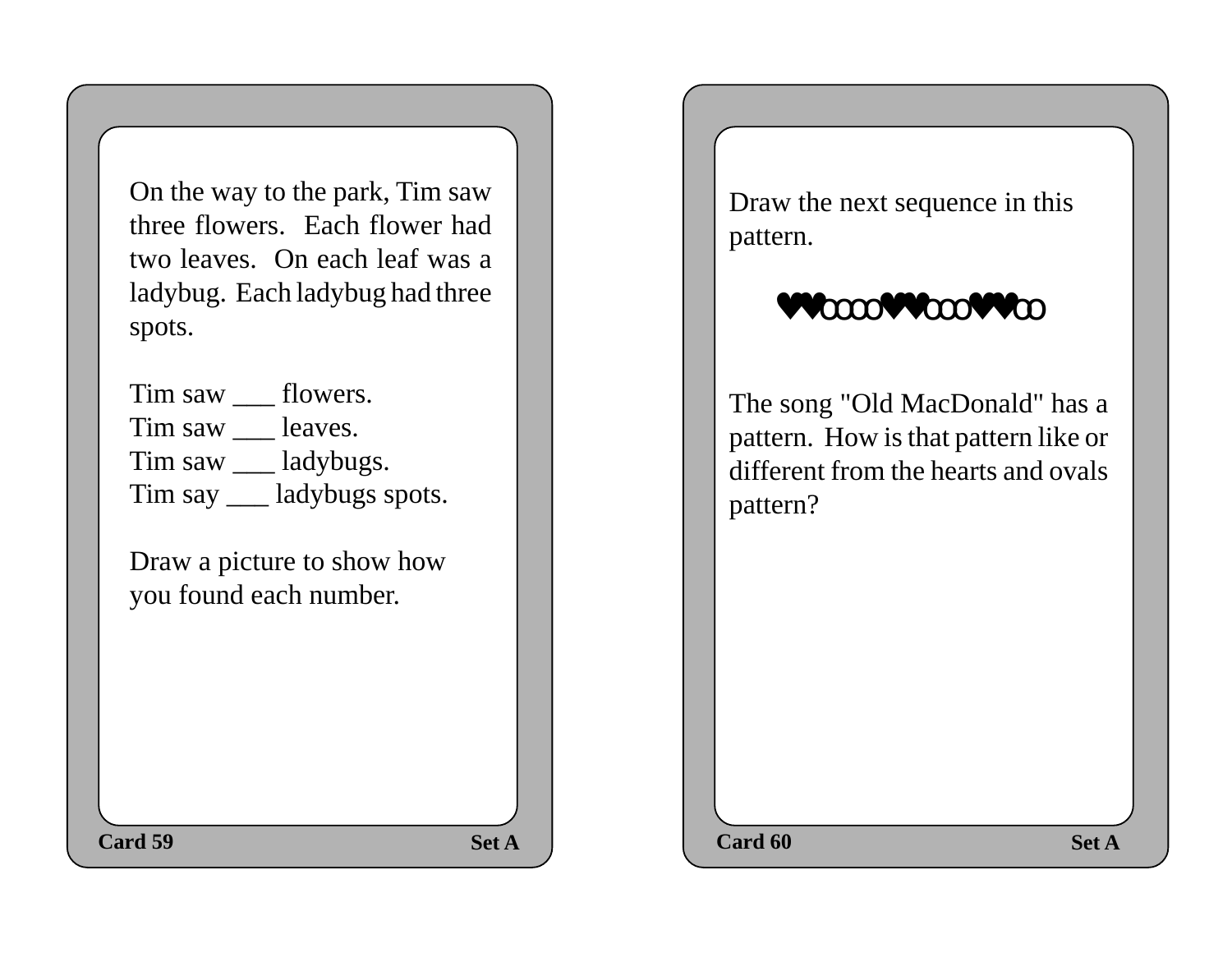The students each had a nickel, a dime, a penny, and a quarter. The teacher said, "Put these coins in order from the smallest to the largest." Students did not agree how to to this. What are two ways they might have ordered the coins? Explain.

Sarah Squirrel hid some nuts for the winter. She sent Sammy Squirrel out to gather them. "How many did you hide?" he asked Sarah. "I hid more than six. I hid less than 9. I hid a number that can be divided between us equally." How many nuts did she hide?

 $\text{Set A}$  **Card 62 Set A Card 61 Card 62 Card 62**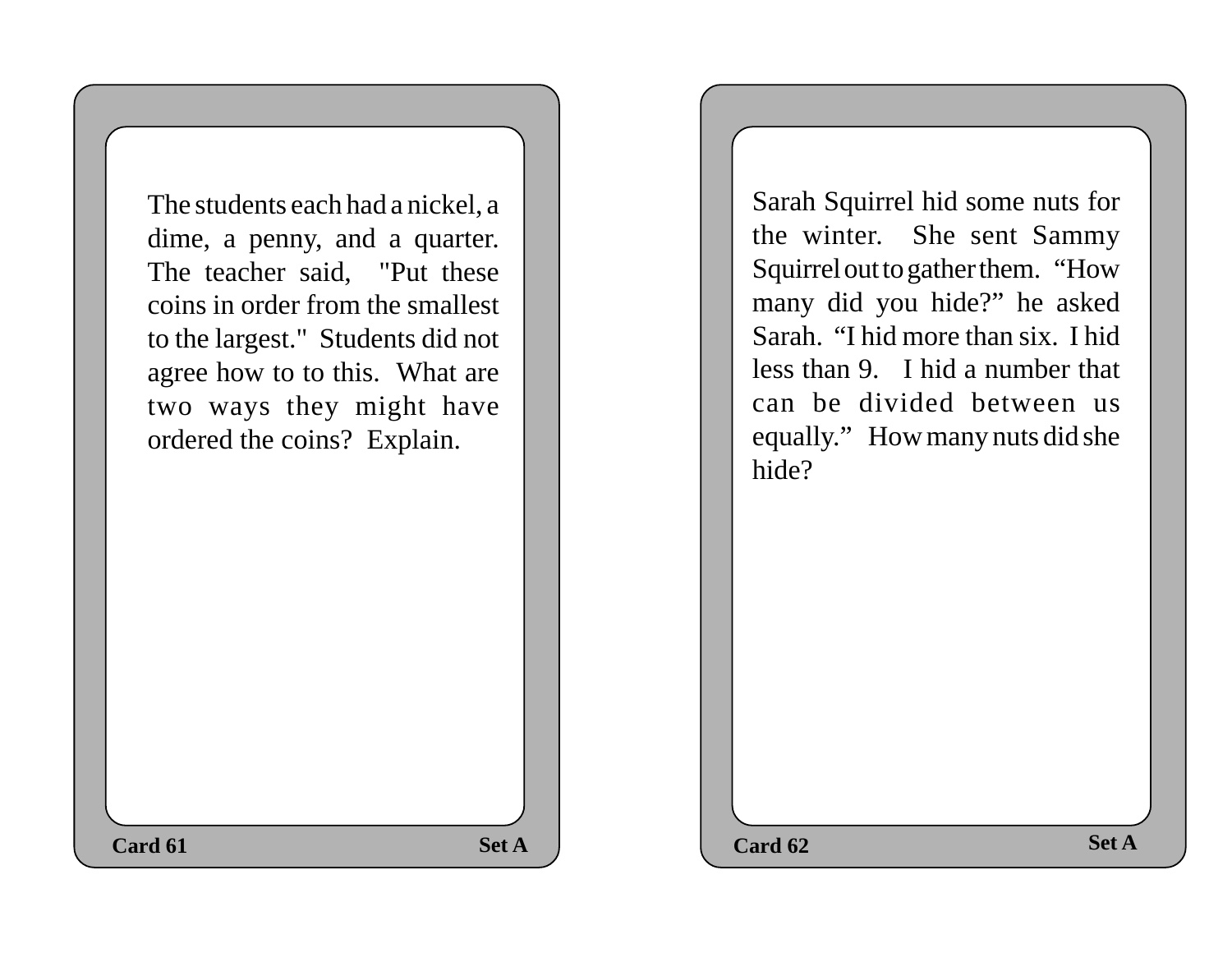There are four second-grade teachers. Ms. Jolly has a rabbit and a fish. Mrs. Woo has three hamsters. Ms. Hunt has eight fish. Mr. Hill has two rabbits and six birds. Make a graph to show the pets in the second grade. What are two things you could tell from this graph?

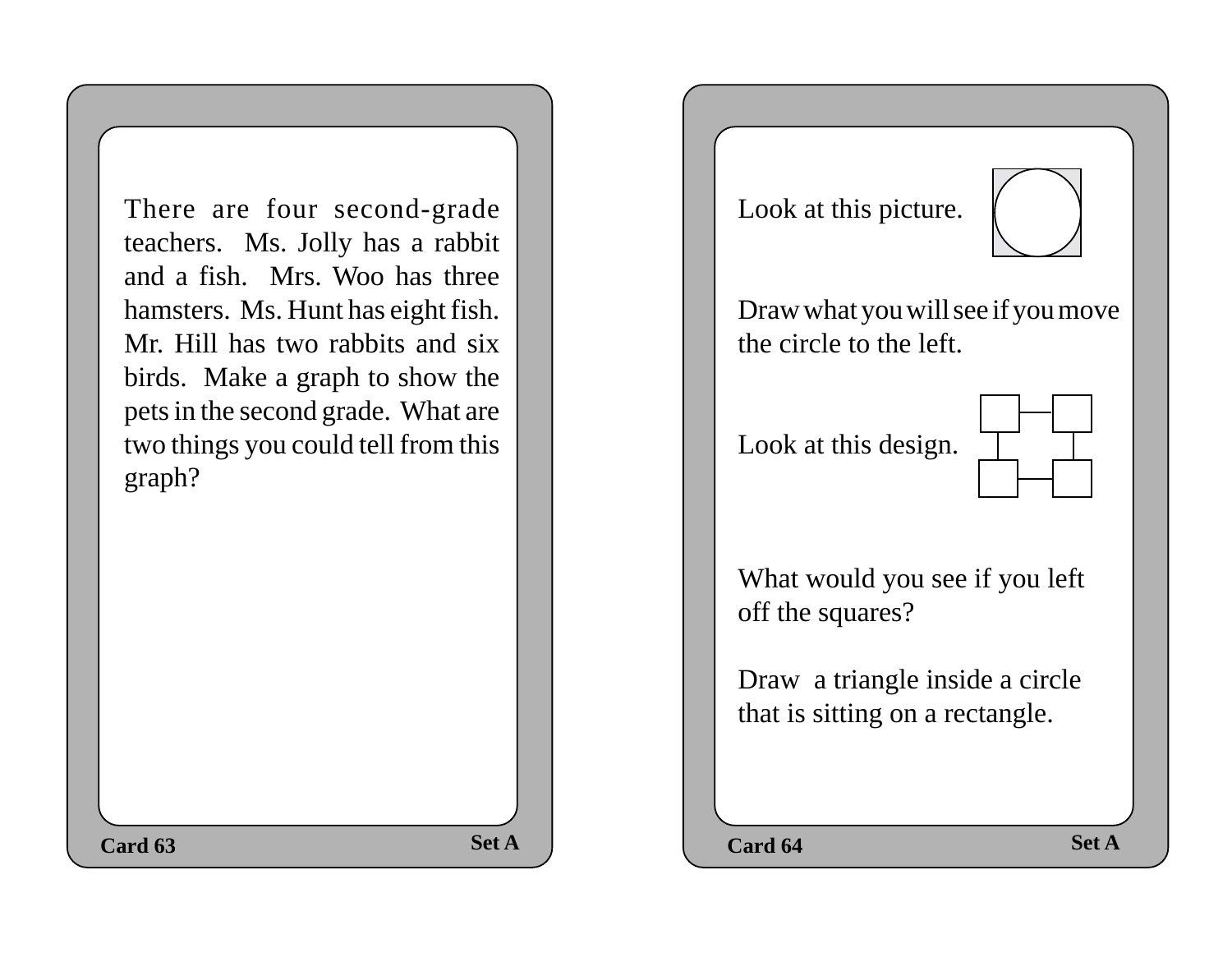